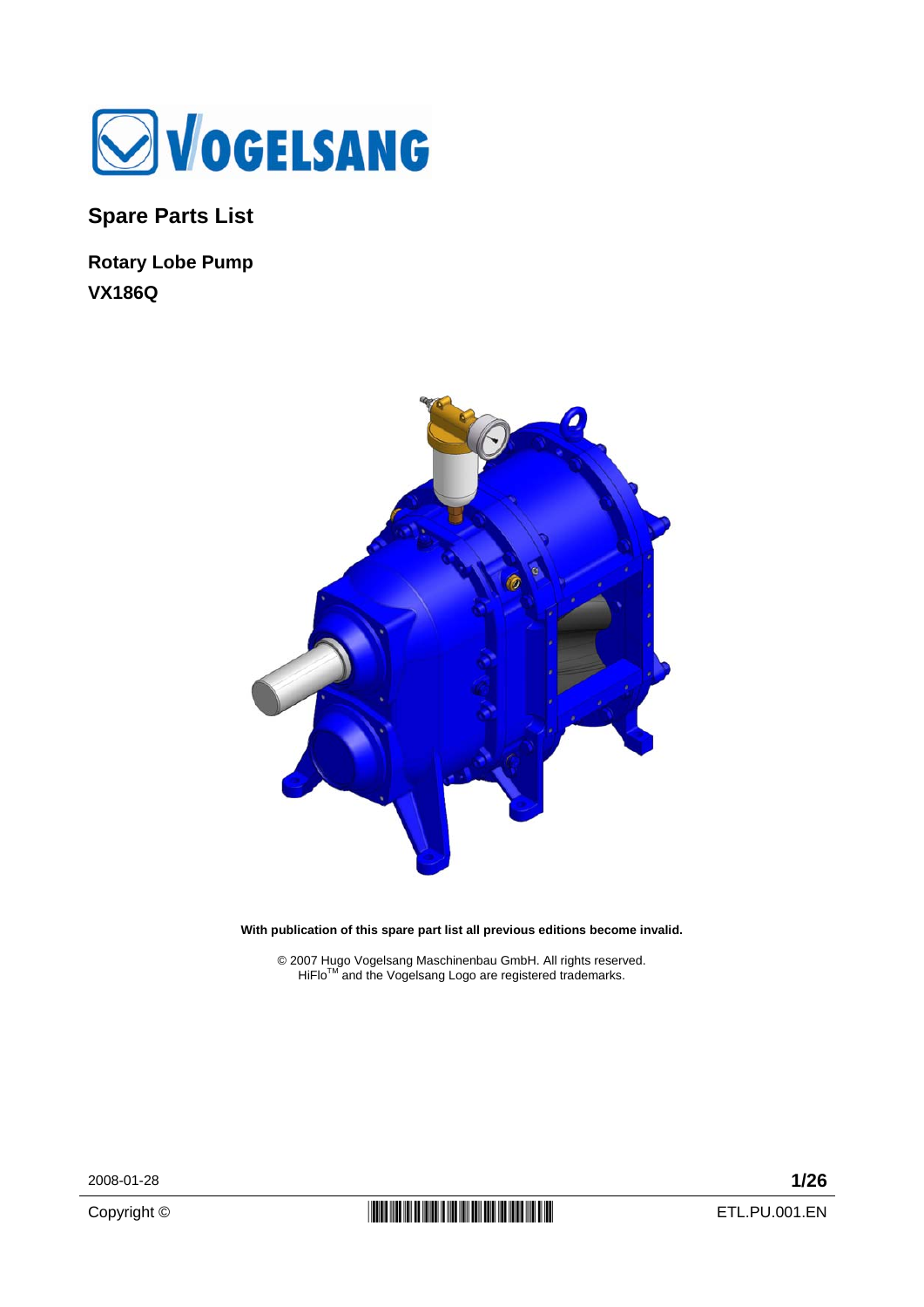

## **Contents**

| <b>Material for connectors</b><br>17 |  |
|--------------------------------------|--|
|                                      |  |
|                                      |  |
|                                      |  |
|                                      |  |
|                                      |  |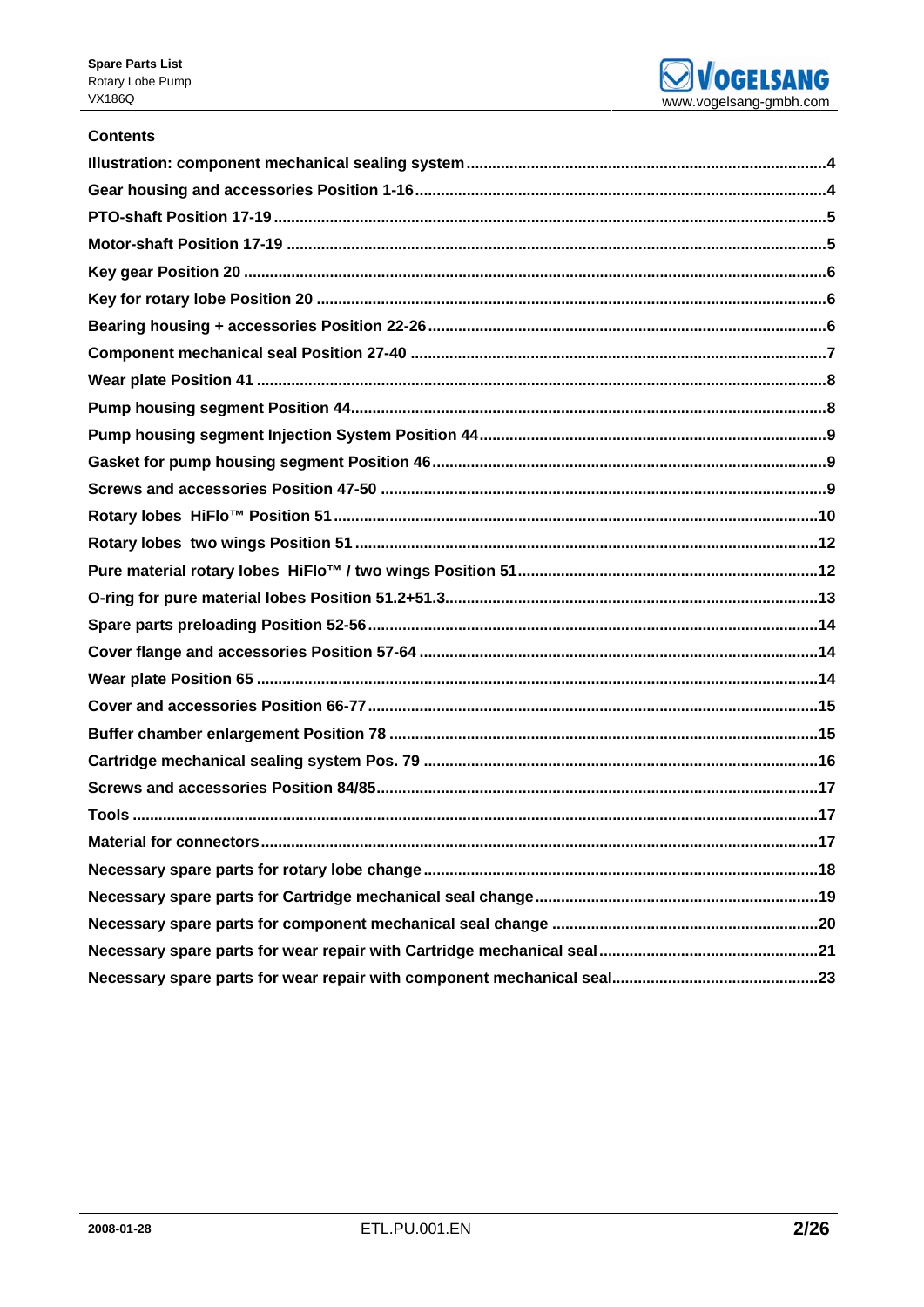

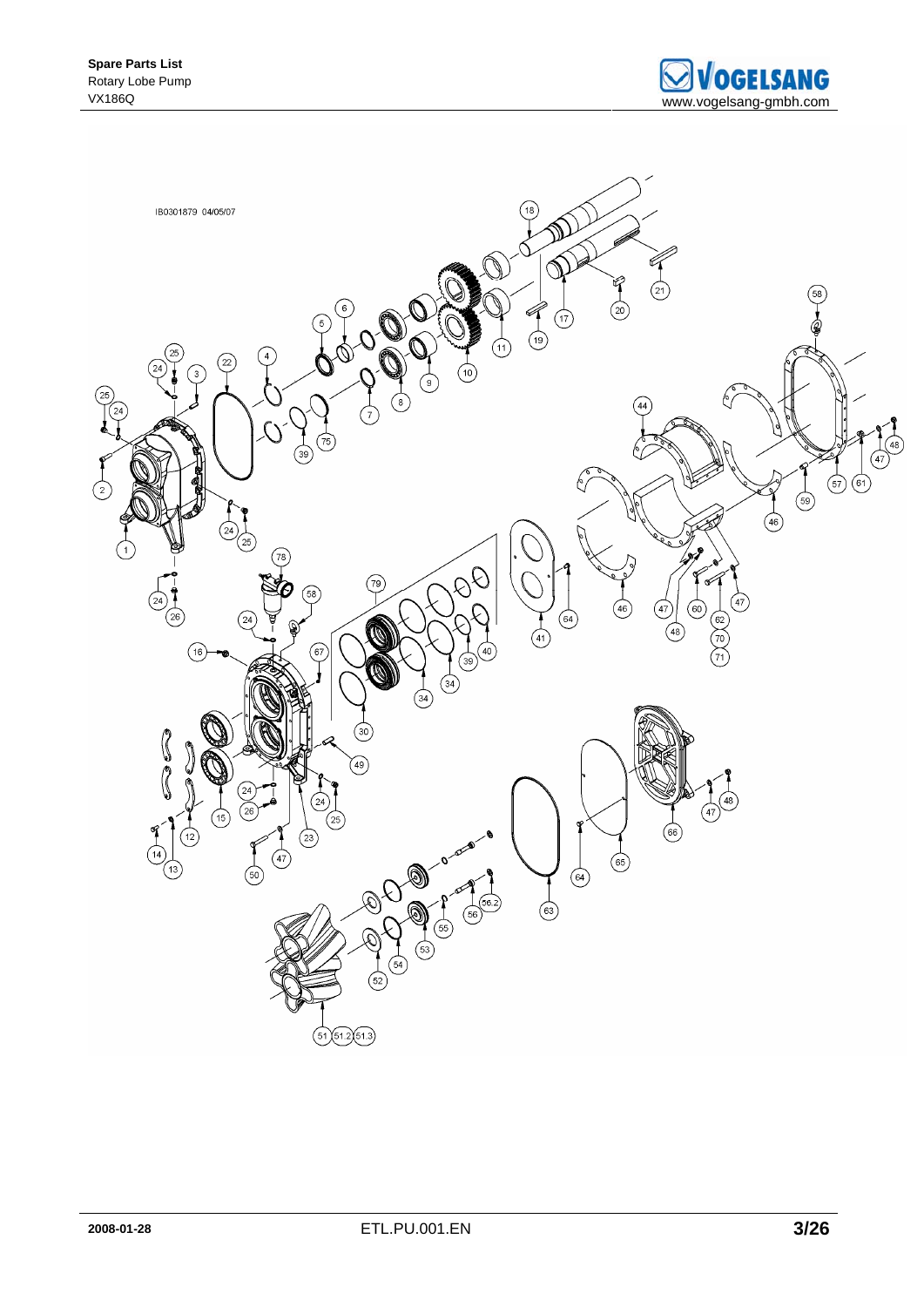## **Illustration: component mechanical sealing system**



IB0302577 (01/03/2007)

### **Gear housing and accessories Position 1-16**

| Pos. | <b>Part number</b> | <b>Description</b>         | <b>Dimensions</b>    | <b>Note</b>           | Qua. | 92             | 130            | 184            | 260            | 368            | 390            |
|------|--------------------|----------------------------|----------------------|-----------------------|------|----------------|----------------|----------------|----------------|----------------|----------------|
| 1    | PGP.A019.T3        | Gear housing               |                      |                       |      | 1              |                | 1              | 1              | 1              | 1              |
| 2    | <b>NSI.091</b>     | Hex socket head cap screw  | M <sub>12</sub> x 45 | <b>DIN 912</b>        |      | 12             | 12             | 12             | 12             | 12             | 12             |
| 3    | <b>NSP.017</b>     | Dowel pin                  | $13 \times 40$       | <b>DIN 1481</b>       |      | 4              | 4              | 4              | 4              | 4              | 4              |
| 4    | <b>NSR.027</b>     | Circlip                    | 95 x 5 x 0.98        |                       |      | 2              | 2              | 2              | 2              | 2              | 2              |
| 5    | <b>DWD.049.HNB</b> | Lip seal                   |                      | For motor-shaft       |      | 1              | 1              | 1              | 1              | 1              | 1              |
|      | <b>DWD.049.HNB</b> | Lip seal                   |                      | For PTO-shaft         |      | 2              | $\overline{2}$ | $\overline{2}$ | $\overline{2}$ | $\overline{2}$ | 2              |
| 6    | NIR.014            | Inner ring                 | JR 65 x 72 x 25      | For motor-shaft       |      | 1              | 1              | 1              | 1              | 1              | 1              |
|      | <b>NIR.014</b>     | Inner ring                 | JR 65 x 72 x 25      | For PTO-shaft         |      | 2              | $\overline{2}$ | $\overline{2}$ | $\overline{2}$ | $\overline{2}$ | 2              |
| 7    | <b>NSR.011</b>     | Retaining ring             | AS 75 x 4            | <b>DIN 471</b>        |      | 2              | $\overline{2}$ | 2              | 2              | 2              | 2              |
| 8    | <b>NLG.027</b>     | Cylindrical roller bearing |                      |                       |      | $\overline{2}$ | 2              | 2              | $\overline{2}$ | $\overline{2}$ | 2              |
| 9    | PRS.A001.N1        | Distance sleeve            |                      | Gear floating bearing |      | 2              | 2              | 2              | $\overline{2}$ | 2              | 2              |
| 10   | <b>PZH.A004</b>    | Gear                       |                      |                       |      | 2              | 2              | $\overline{2}$ | 2              | 2              | 2              |
| 11   | <b>PRS.A002</b>    | Distance sleeve            |                      | Gear fixed bearing    |      | $\overline{2}$ | 2              | $\overline{2}$ | $\overline{2}$ | $\overline{2}$ | 2              |
| 12   | <b>PFL.A016</b>    | Fixing sheet for bearing   |                      |                       |      | 4              | 4              | 4              | $\overline{4}$ | 4              | 4              |
| 13   | <b>NUS.066</b>     | Lock washer                | 10,5                 | <b>DIN 432</b>        |      | 8              | 8              | 8              | 8              | 8              | 8              |
| 14   | <b>NSK.027</b>     | Hex head screw             | M <sub>10</sub> x 25 | <b>DIN 933</b>        |      | 8              | 8              | 8              | 8              | 8              | 8              |
| 15   | <b>NLG.025</b>     | Spherical roller bearing   |                      |                       |      | $\overline{2}$ | 2              | 2              | $\overline{2}$ | $\overline{2}$ | 2              |
| 16   | <b>PSG.002</b>     | Oil sight glass            | M <sub>16</sub>      |                       |      | $\overline{2}$ | $\overline{2}$ | $\overline{2}$ | $\overline{2}$ | $\overline{2}$ | $\overline{2}$ |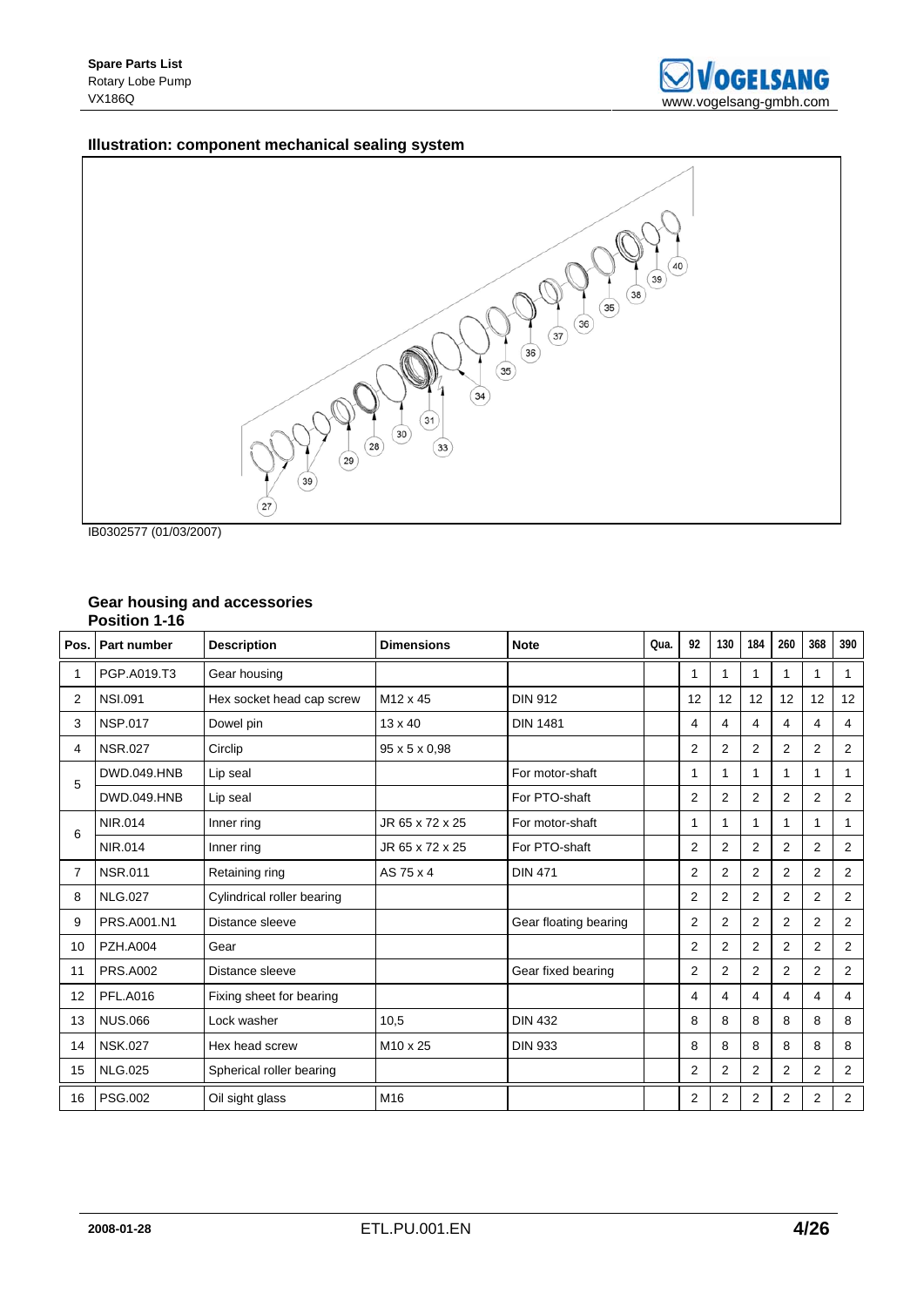#### **PTO-shaft Position 17-19**

|           | Pos.   Part number | <b>Description</b> | <b>Dimensions</b> | <b>Note</b> | Qua. | 92             | 130            | 184            | 260 | 368                      | 390            |
|-----------|--------------------|--------------------|-------------------|-------------|------|----------------|----------------|----------------|-----|--------------------------|----------------|
|           | PWQ.A009.N1        | PTO-shaft          | 92-S6             |             |      | $\overline{2}$ |                |                |     |                          |                |
|           | <b>PWQ.A039</b>    | PTO-shaft          | 92-S6             | Hardened    |      | $\overline{2}$ | ٠              |                |     | ٠                        |                |
|           | <b>PWQ.A040</b>    | PTO-shaft          | 130-S6            | Hardened    |      | $\blacksquare$ | $\overline{2}$ | $\blacksquare$ |     | $\blacksquare$           | $\blacksquare$ |
|           | <b>PWQ.A041</b>    | PTO-shaft          | 184-S6            | Hardened    |      | ۰              | $\sim$         | 2              |     |                          |                |
| 17/<br>18 | <b>PWQ.A042</b>    | PTO-shaft          | 260-S6            | Hardened    |      | ۰              | $\sim$         |                | 2   |                          |                |
|           | PWQ.A023.N1        | PTO-shaft          | 92-P6             |             |      | $\overline{2}$ | $\sim$         |                |     |                          |                |
|           | PWQ.A024.N1        | PTO-shaft          | 130-P6            |             |      |                | $\overline{2}$ |                |     |                          |                |
|           | PWQ.A025.N1        | PTO-shaft          | 184-P6            |             |      |                |                | 2              |     |                          |                |
|           | PWQ.A026.N1        | PTO-shaft          | 260-P6            |             |      |                |                |                | 2   |                          |                |
|           | PWQ.A027.N1        | PTO-shaft          | 368-P6            |             |      |                |                |                |     | $\overline{2}$           | $\blacksquare$ |
|           | PWQ.A032.N1        | PTO-shaft          | 390-P6            |             |      |                |                | $\blacksquare$ |     | $\blacksquare$           | 2              |
|           | PWQ.A016.N1        | PTO-shaft          | 260-P20           |             |      |                |                |                | 2   | $\overline{\phantom{a}}$ | $\blacksquare$ |
|           | PWQ.A033.N1        | PTO-shaft          | 390-P20           |             |      |                |                |                |     |                          | 2              |

## **Motor-shaft Position 17-19**

| Pos. | <b>Part number</b> | <b>Description</b>         | <b>Dimensions</b> | <b>Note</b>          | Qua. | 92             | 130                      | 184 | 260 | 368                      | 390            |
|------|--------------------|----------------------------|-------------------|----------------------|------|----------------|--------------------------|-----|-----|--------------------------|----------------|
|      | PWQ.A005.N1        | Motor-shaft                | 92                | Short                |      |                |                          |     |     |                          |                |
|      | PWQ.A006.N1        | Motor-shaft                | 130               | Short                |      | $\blacksquare$ | 1                        |     |     |                          |                |
| 17   | PWQ.A007.N1        | Motor-shaft                | 184               | Short                |      | $\blacksquare$ |                          | 1   |     |                          |                |
|      | PWQ.A008.N1        | Motor-shaft                | 260               | Short                |      | $\blacksquare$ |                          |     | 1   | $\blacksquare$           |                |
|      | PWQ.A018.N1        | Motor-shaft                | 368               | Short                |      | ٠              |                          |     |     | 1                        |                |
|      | PWQ.A037.N1        | Motor-shaft                | 390               | Short                |      | $\blacksquare$ | $\overline{\phantom{a}}$ |     |     | $\blacksquare$           | 1              |
|      | PWQ.A001.N1        | Motor-shaft                | 92                | Long                 |      | 1              | $\overline{\phantom{a}}$ |     |     | $\blacksquare$           |                |
|      | PWQ.A002.N1        | Motor-shaft                | 130               | Long                 |      | $\blacksquare$ | 1                        |     |     | $\overline{a}$           |                |
| 18   | PWQ.A003.N1        | Motor-shaft                | 184               | Long                 |      | $\blacksquare$ | $\blacksquare$           | 1   |     |                          |                |
|      | PWQ.A004.N1        | Motor-shaft                | 260               | Long                 |      | ۰              | $\overline{\phantom{a}}$ |     | 1   | $\blacksquare$           |                |
|      | PWQ.A017.N1        | Motor-shaft                | 368               | Long                 |      | ۰              | $\overline{\phantom{a}}$ |     |     | 1                        | $\overline{a}$ |
|      | PWQ.A038.N1        | Motor-shaft                | 390               | Long                 |      | ٠              | $\blacksquare$           |     |     | $\blacksquare$           | 1              |
|      | PWQ.A005.N1.H      | Hollow shaft <sup>(7</sup> | 92                |                      |      |                | $\sim$                   |     |     | $\blacksquare$           |                |
| 18   | PWQ.A006.N1.H      | Hollow shaft <sup>(7</sup> | 130               |                      |      | ۰              | 1                        |     |     | $\blacksquare$           |                |
|      | PWQ.A007.N1.H      | Hollow shaft <sup>(7</sup> | 184               |                      |      |                | $\blacksquare$           | 1   |     | ÷                        |                |
|      | PWQ.A008.N1.H      | Hollow shaft <sup>(7</sup> | 260               |                      |      |                |                          |     | 1   | $\overline{\phantom{a}}$ |                |
| 19   | <b>NPF.047</b>     | Key                        | B 18 x 11 x 100   | For motor shaft long |      |                | 1                        | 1   | 1   | 1                        |                |

<sup>(7</sup> for hydraulic motor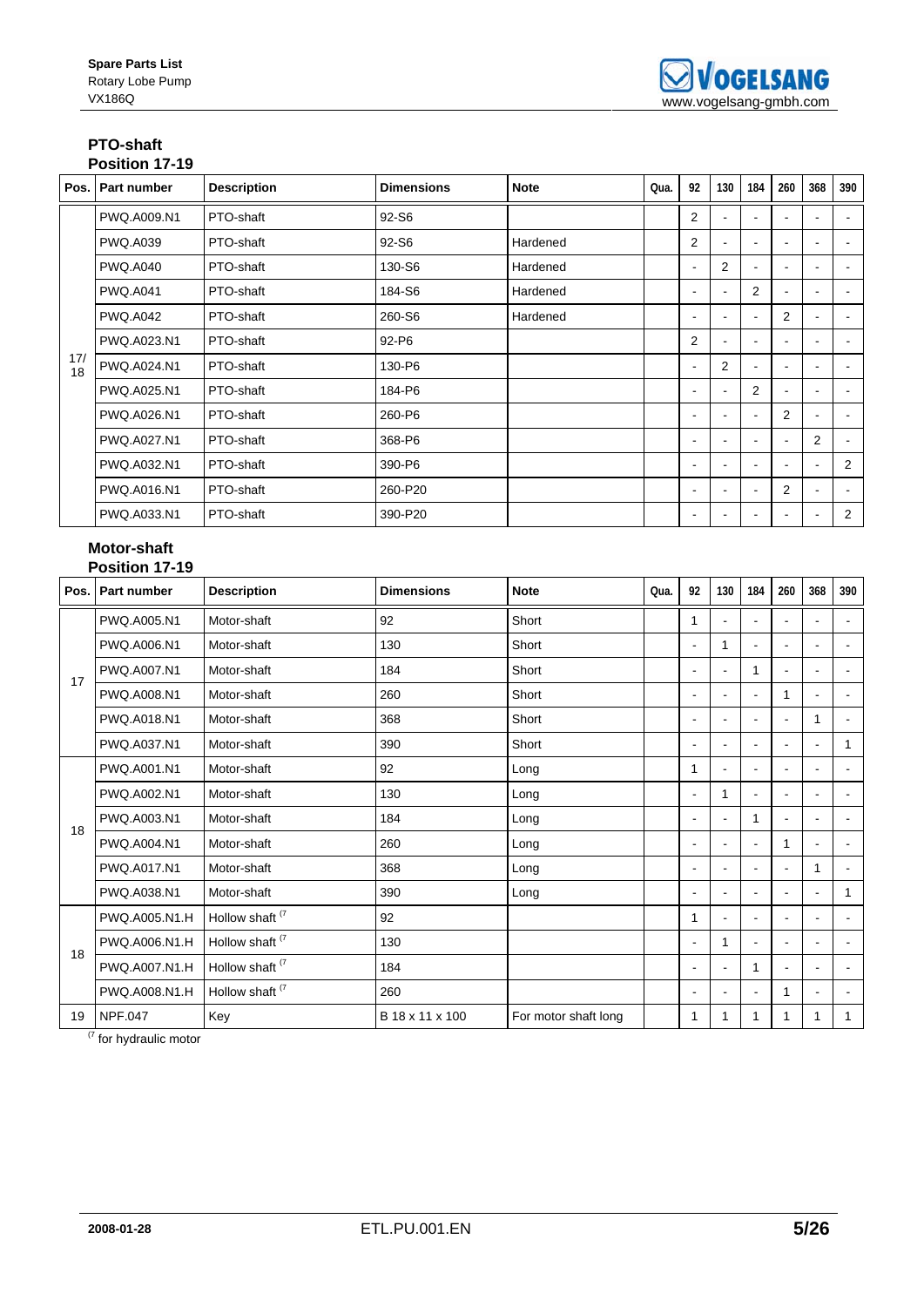# **Key gear**

| <b>Position 20</b> |  |
|--------------------|--|
|                    |  |

| Pos. | I Part number     | <b>Description</b> | <b>Dimensions</b> | <b>Note</b>     | Qua. | ດາ | 130 | 184 | 260 | 368 | 390 |
|------|-------------------|--------------------|-------------------|-----------------|------|----|-----|-----|-----|-----|-----|
| 20   | <b>NPF</b><br>040 | Key                | B 22 x 14 x 50    | <b>DIN 6885</b> |      |    | -   | -   |     | -   |     |

### **Key for rotary lobe Position 20**

| Pos. | l Part number | <b>Description</b> | <b>Dimensions</b> | <b>Note</b>     | Qua. | 92     | 130 | 184 | 260                      | 368                      | 390 |
|------|---------------|--------------------|-------------------|-----------------|------|--------|-----|-----|--------------------------|--------------------------|-----|
|      | NPF.040       | Key                | B 22 x 14 x 50    | <b>DIN 6885</b> |      | ◠      |     | -   | $\overline{\phantom{0}}$ | $\overline{\phantom{0}}$ |     |
|      | NPF.042       | Key                | B 22 x 14 x 90    | <b>DIN 6885</b> |      | $\sim$ | ົ   | -   | -                        |                          |     |
| 21   | NPF.043       | Key                | B 22 x 14 x 100   | <b>DIN 6885</b> |      |        |     |     | -                        |                          | 6   |
|      | NPF.044       | Key                | B 22 x 14 x 140   | <b>DIN 6885</b> |      |        |     | - 2 | -                        | $\overline{2}$           |     |
|      | NPF.045       | Key                | B 22 x 14 x 220   | <b>DIN 6885</b> |      | -      |     |     | າ<br>∠                   | $\overline{2}$           |     |

## **Bearing housing + accessories Position 22-26**

|    | Pos. Part number | <b>Description</b>   | <b>Dimensions</b>     | <b>Note</b>   | Qua. | 92 | 130          | 184    | 260 | 368            | 390 |
|----|------------------|----------------------|-----------------------|---------------|------|----|--------------|--------|-----|----------------|-----|
| 22 | DOR.026          | O-ring               | $330 \times 6$        | <b>NBR 70</b> |      |    |              |        |     |                |     |
| 23 | PGP.A018.T1      | Bearing/seal housing |                       |               |      |    |              |        |     |                |     |
| 24 | DKR.005          | Copper ring          | $C$ 16 x 22 x 2       |               |      | 8  | 8            | 8      | 8   | 8              | 8   |
| 25 | <b>NSK.081</b>   | Screw plug           | M <sub>16</sub> x 1.5 |               |      | 5  | $\mathbf{b}$ | 5      | 5   | 5              |     |
| 26 | <b>NSK.088</b>   | Screw plug           | M16                   | Magnetic      |      | ◠  | c            | $\sim$ | ົ   | $\overline{2}$ |     |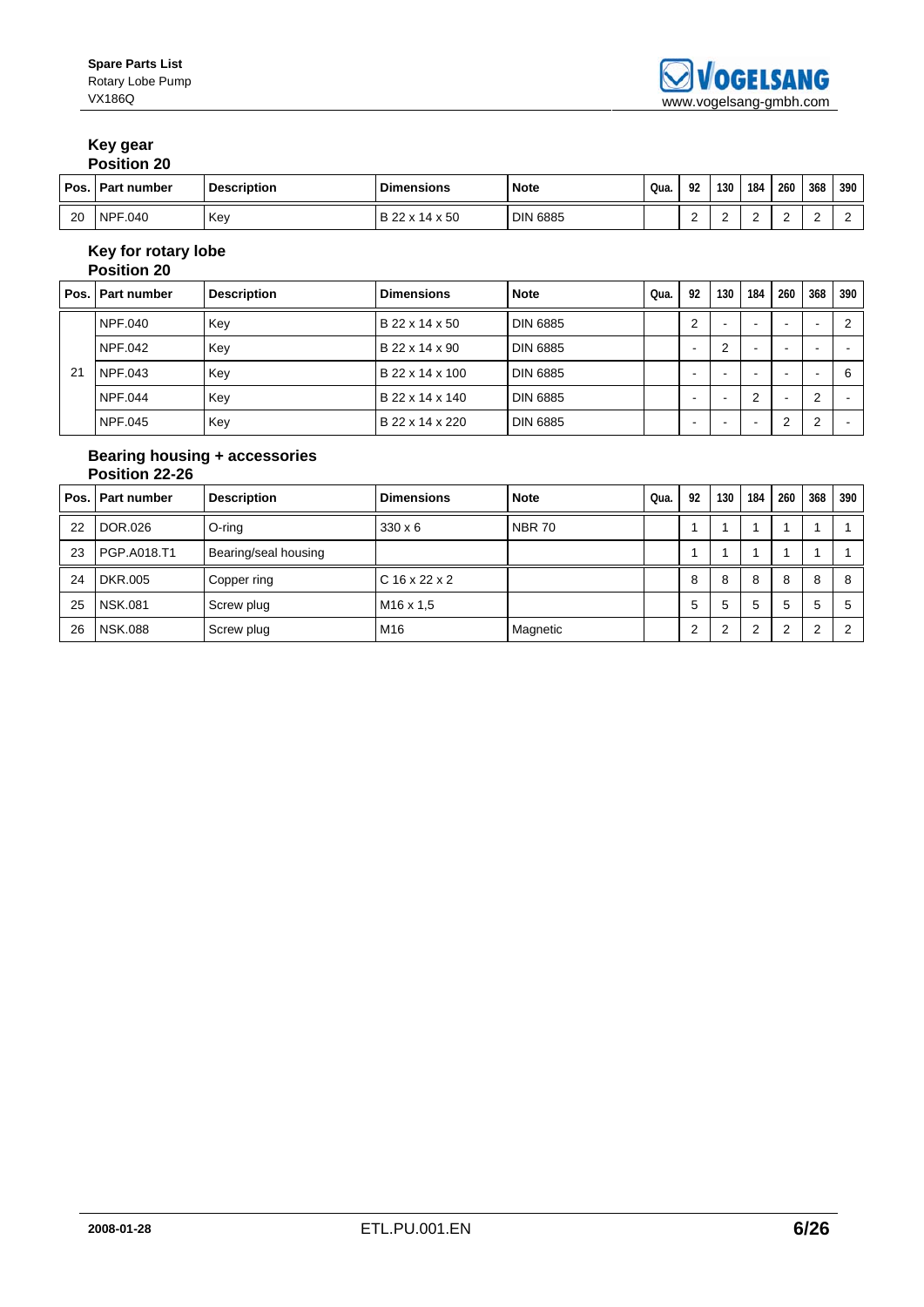### **Component mechanical seal Position 27-40**

|    | Pos. Part number  | <b>Description</b>        | <b>Dimensions</b>       | <b>Note</b>                    | Qua. | 92             | 130            | 184            | 260            | 368            | 390                     |
|----|-------------------|---------------------------|-------------------------|--------------------------------|------|----------------|----------------|----------------|----------------|----------------|-------------------------|
| 27 | <b>NSR.028</b>    | Circlip                   | $120 \times 6 \times 1$ |                                |      | 4              | 4              | 4              | 4              | $\overline{4}$ | $\overline{\mathbf{4}}$ |
| 28 | <b>DWD.067</b>    | Lip seal                  | 95 x 120 x 12           |                                |      | 2              | 2              | $\overline{2}$ | 2              | 2              | $\overline{2}$          |
| 29 | <b>PRS.A041</b>   | Lip seal race             |                         |                                |      | 2              | 2              | $\overline{2}$ | $\overline{2}$ | 2              | $\overline{2}$          |
| 30 | <b>DOR.027</b>    | O-ring                    | $144 \times 3$          | <b>NBR70</b>                   |      | $\overline{2}$ | $\overline{2}$ | 2              | $\overline{2}$ | 2              | 2                       |
| 31 | PRS.A026.N1.T1    | Seal carrier              |                         | Seal                           |      | $\overline{2}$ | $\overline{2}$ | $\overline{2}$ | $\overline{2}$ | 2              | $\overline{2}$          |
| 33 | NGS.080.E         | Hex socket set screw      | $M6 \times 6$           | <b>DIN 913</b>                 |      | $\overline{4}$ | 4              | 4              | 4              | $\overline{4}$ | $\overline{4}$          |
|    | DOR.027           | O-ring                    | $144 \times 3$          | <b>NBR</b>                     |      |                |                |                |                |                |                         |
| 34 | DOR.027.EP        | $O$ -ring                 | $144.5 \times 3$        | <b>EPDM</b>                    |      | 4              | 4              | $\overline{4}$ | $\overline{4}$ | 4              | 4                       |
|    | DOR.027.VI        | $O$ -ring                 | $144.5 \times 3$        | <b>FPM</b>                     |      |                |                |                |                |                |                         |
|    | DOR.027.PT        | O-ring                    | $144 \times 3$          | Silicone FEP coated            |      |                |                |                |                |                |                         |
|    |                   | For seal ring DGL.A013    |                         |                                |      |                |                |                |                |                |                         |
|    | DOR.033.HNB       | O-ring                    | 99 x 7.7                | <b>HNBR</b>                    |      |                |                |                |                |                |                         |
|    | DOR.033.VI        | O-ring                    | 99 x 7.7                | <b>FPM</b>                     |      |                |                |                |                |                |                         |
| 35 | DOR.033.SI        | $O$ -ring                 | 99 x 7.7                | Silicone:<br>check resistance! |      | 4              | 4              | 4              | 4              | 4              | 4                       |
|    |                   | For seal ring DGL.A013.SC |                         |                                |      |                |                |                |                |                |                         |
|    | DOR.091.HNB       | O-ring                    | $99 \times 8$           | <b>HNBR</b>                    |      |                |                |                |                |                |                         |
|    | <b>DOR.091 VI</b> | O-ring                    | 99 x 8                  | <b>FPM</b>                     |      |                |                |                |                |                |                         |
|    | DOR.091.SI        | $O$ -ring                 | $99 \times 8$           | Silicone:<br>check resistance! |      |                |                |                |                |                |                         |
| 36 | <b>DGL.A013</b>   | Seal ring                 |                         | Duronit <sup>(4</sup>          |      | 4              | 4              | 4              | 4              | 4              | $\overline{4}$          |
|    | DGL.A013.SC       | Seal ring                 |                         | Silicon carbide                |      |                |                |                |                |                |                         |
| 37 | <b>PRS.A027</b>   | Distance ring             |                         |                                |      | $\overline{2}$ | $\overline{2}$ | $\overline{2}$ | 2              | 2              | $\overline{2}$          |
| 38 | PRS.A025.N2       | Seal support              |                         |                                |      | $\overline{2}$ | $\overline{2}$ | $\overline{2}$ | 2              | 2              | $\overline{2}$          |
|    |                   |                           |                         | For motor shaft                |      | $\overline{7}$ | $\overline{7}$ | $\overline{7}$ | $\overline{7}$ | $\overline{7}$ | $\overline{7}$          |
| 39 | <b>DOR.044</b>    | $O$ -ring                 | 85 x 2,5                | For PTO-shaft                  |      | 6              | 6              | 6              | 6              | 6              | 6                       |
| 40 | <b>NUS.044</b>    | Shim                      | 94.5 x 85.5 x 0.75      |                                |      | $\overline{2}$ | $\overline{2}$ | $\overline{2}$ | $\overline{2}$ | $\overline{2}$ | $\overline{2}$          |

 $(4 \text{ up to 10 bar } [145 \text{ psi}]$  real operating pressure

Cartridge mechanical sealing system includes as separate delivery pos. 30/34/39/40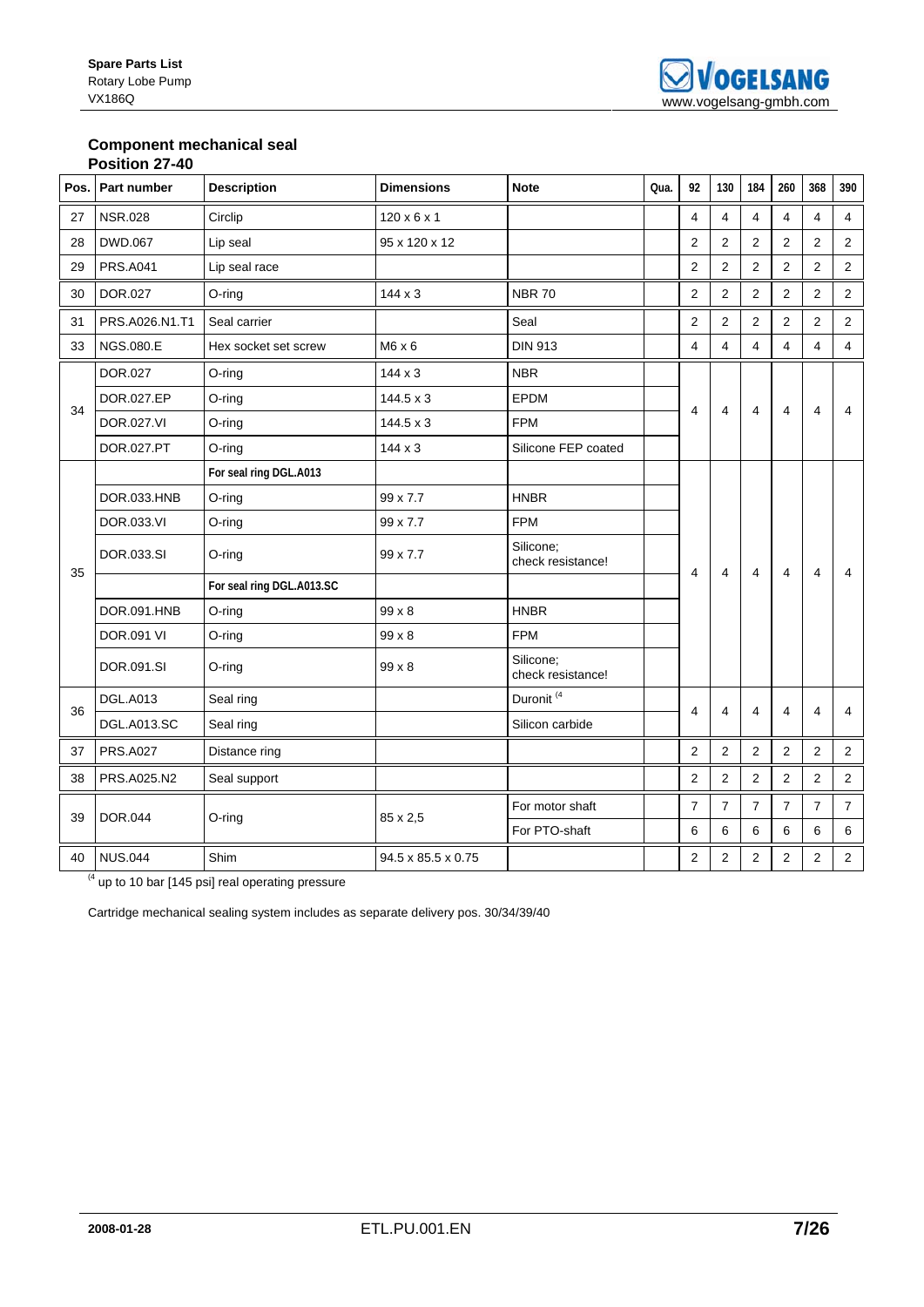## **Wear plate Position 41**

|    | Pos. Part number   | <b>Description</b> | <b>Dimensions</b> | <b>Note</b>                | Qua. | 92 | 130 | 184 | 260 | 368 | 390 |
|----|--------------------|--------------------|-------------------|----------------------------|------|----|-----|-----|-----|-----|-----|
|    | PFL.A017           | Wear plate         |                   |                            |      |    |     |     |     |     |     |
| 41 | <b>PFL.A017.G</b>  | Wear plate         |                   | Hard-chromium-plated       |      |    |     |     |     |     |     |
|    | <b>PFL.A017.G1</b> | Wear plate         |                   | Tungsten carbide<br>coated |      |    |     |     |     |     |     |

### **Pump housing segment Position 44**

| Pos. | Part number     | <b>Description</b>   | <b>Dimensions</b> | <b>Note</b>                | Qua. | 92             | 130            | 184 | 260 | 368            | 390            |
|------|-----------------|----------------------|-------------------|----------------------------|------|----------------|----------------|-----|-----|----------------|----------------|
|      | <b>PGP.A007</b> | Pump housing segment | 92                |                            |      | $\overline{2}$ |                |     |     |                |                |
|      | <b>PGP.A008</b> | Pump housing segment | 130               |                            |      |                | 2              |     |     | $\blacksquare$ | 2              |
|      | <b>PGP.A009</b> | Pump housing segment | 184               |                            |      |                | $\blacksquare$ | 2   |     | 4              | $\blacksquare$ |
|      | <b>PGP.A010</b> | Pump housing segment | 260               |                            |      |                | $\overline{a}$ |     | 2   | ÷.             | 2              |
|      | PGP.A007.G      | Pump housing segment | 92                | Hard-chromium-plated       |      | $\overline{2}$ |                |     |     | ٠              |                |
|      | PGP.A008.G      | Pump housing segment | 130               | Hard-chromium-plated       |      |                | $\overline{2}$ |     |     |                | 2              |
|      | PGP.A009.G      | Pump housing segment | 184               | Hard-chromium-plated       |      |                |                | 2   |     | 4              |                |
|      | PGP.A010.G      | Pump housing segment | 260               | Hard-chromium-plated       |      | $\blacksquare$ | ÷.             |     | 2   | $\blacksquare$ | $\overline{2}$ |
| 44   | PGP.A007.G1     | Pump housing segment | 92                | Tungsten carbide<br>coated |      | 2              |                |     |     |                |                |
|      | PGP.A008.G1     | Pump housing segment | 130               | Tungsten carbide<br>coated |      |                | 2              |     |     |                | 2              |
|      | PGP.A009.G1     | Pump housing segment | 184               | Tungsten carbide<br>coated |      |                |                | 2   |     | 4              |                |
|      | PGP.A010.G1     | Pump housing segment | 260               | Tungsten carbide<br>coated |      |                |                |     | 2   |                | 2              |
|      | PGP.A007.G2     | Pump housing segment | 92                | EN-GJS-1000-5 (ADI)        |      | $\overline{2}$ |                |     |     | ÷.             |                |
|      | PGP.A008.G2     | Pump housing segment | 130               | EN-GJS-1000-5 (ADI)        |      | $\blacksquare$ | 2              |     |     | $\blacksquare$ | 2              |
|      | PGP.A009.G2     | Pump housing segment | 184               | EN-GJS-1000-5 (ADI)        |      |                |                | 2   |     | 4              | $\blacksquare$ |
|      | PGP.A010.G2     | Pump housing segment | 260               | EN-GJS-1000-5 (ADI)        |      |                |                |     | 2   |                | 2              |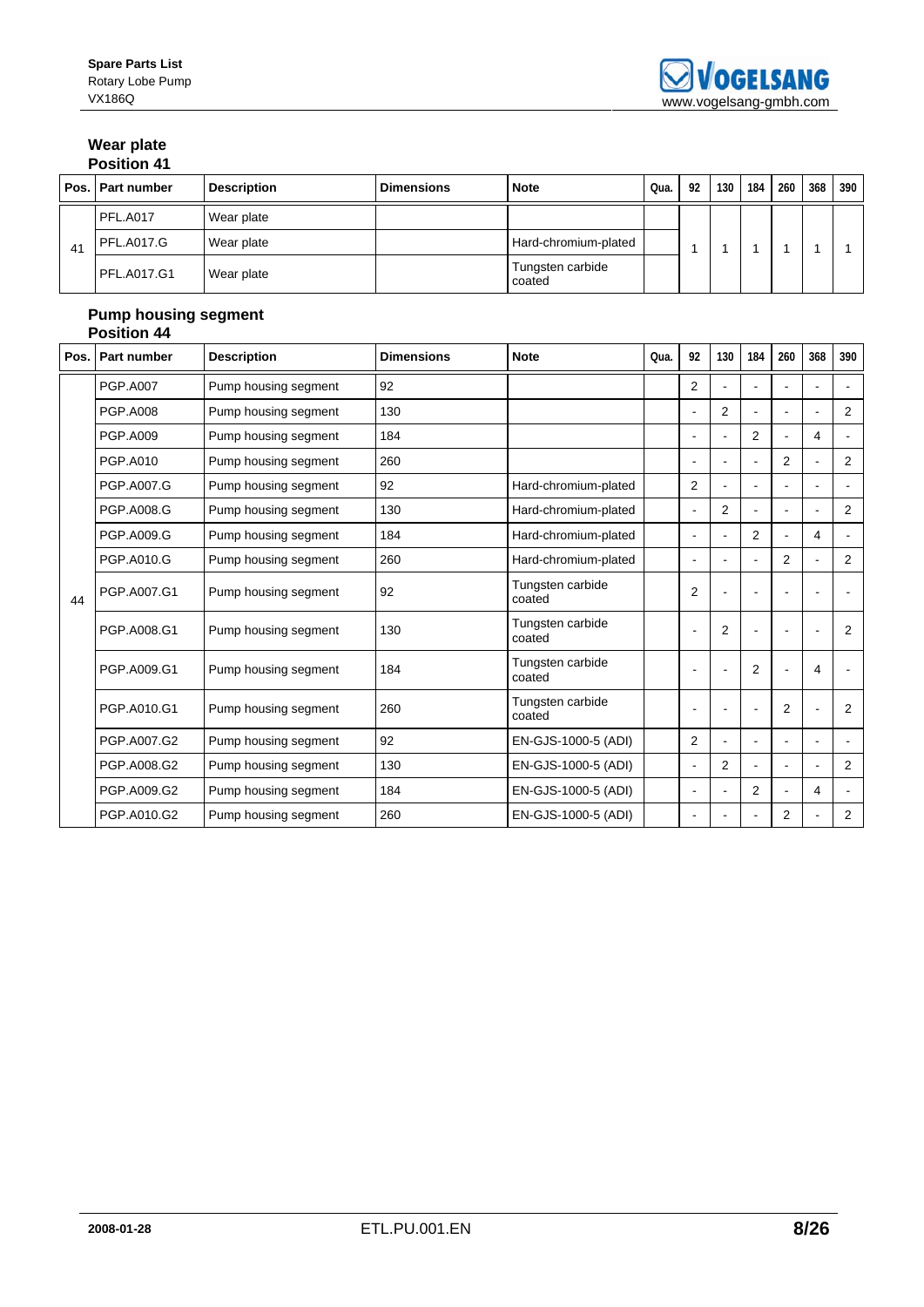## **Pump housing segment Injection System Position 44**

| Pos. | <b>Part number</b> | <b>Description</b>                       | <b>Dimensions</b> | <b>Note</b>                | Qua. | 92             | 130            | 184            | 260            | 368                      | 390            |
|------|--------------------|------------------------------------------|-------------------|----------------------------|------|----------------|----------------|----------------|----------------|--------------------------|----------------|
|      | <b>PGP.A040</b>    | Pump housing segment;<br>InjectionSystem | 92                |                            |      | 2              |                |                |                |                          |                |
|      | <b>PGP.A041</b>    | Pump housing segment;<br>InjectionSystem | 130               |                            |      | L,             | $\overline{2}$ |                |                |                          | 2              |
|      | <b>PGP.A042</b>    | Pump housing segment;<br>InjectionSystem | 184               |                            |      | ä,             | $\overline{a}$ | $\overline{2}$ |                | $\overline{4}$           |                |
|      | <b>PGP.A043</b>    | Pump housing segment;<br>InjectionSystem | 260               |                            |      |                |                |                | $\overline{2}$ |                          | 2              |
|      | <b>PGP.A040.G</b>  | Pump housing segment;<br>InjectionSystem | 92                | Hard-chromium-plated       |      | $\overline{2}$ |                |                | ä,             |                          |                |
|      | PGP.A041.G         | Pump housing segment;<br>InjectionSystem | 130               | Hard-chromium-plated       |      | $\overline{a}$ | $\overline{2}$ |                |                |                          | $\overline{2}$ |
| 44   | <b>PGP.A042.G</b>  | Pump housing segment;<br>InjectionSystem | 184               | Hard-chromium-plated       |      | $\overline{a}$ |                | 2              | Ĭ.             | 4                        |                |
|      | PGP.A043.G         | Pump housing segment;<br>InjectionSystem | 260               | Hard-chromium-plated       |      |                |                |                | 2              |                          | $\overline{2}$ |
|      | PGP.A040.G1        | Pump housing segment;<br>InjectionSystem | 92                | Tungsten carbide<br>coated |      | 2              | $\overline{a}$ | ä,             | $\blacksquare$ | $\overline{\phantom{a}}$ |                |
|      | PGP.A041.G1        | Pump housing segment;<br>InjectionSystem | 130               | Tungsten carbide<br>coated |      | $\blacksquare$ | $\overline{2}$ |                | $\overline{a}$ |                          | 2              |
|      | PGP.A042.G1        | Pump housing segment;<br>InjectionSystem | 184               | Tungsten carbide<br>coated |      |                |                | $\overline{2}$ |                | 4                        |                |
|      | PGP.A043.G1        | Pump housing segment;<br>InjectionSystem | 260               | Tungsten carbide<br>coated |      |                |                |                | $\overline{2}$ |                          | 2              |
|      | PGP.A040.G2        | Pump housing segment;<br>InjectionSystem | 92                | EN-GJS-1000-5 (ADI)        |      | $\overline{2}$ |                |                |                |                          |                |
|      | PGP.A041.G2        | Pump housing segment;<br>InjectionSystem | 130               | EN-GJS-1000-5 (ADI)        |      | ÷,             | 2              | ÷.             | $\blacksquare$ | $\overline{\phantom{a}}$ | $\overline{2}$ |
|      | PGP.A042.G2        | Pump housing segment;<br>InjectionSystem | 184               | EN-GJS-1000-5 (ADI)        |      | ÷              |                | $\overline{2}$ |                | $\overline{4}$           |                |
|      | PGP.A043.G2        | Pump housing segment;<br>InjectionSystem | 260               | EN-GJS-1000-5 (ADI)        |      | $\blacksquare$ |                |                | 2              |                          | $\overline{2}$ |

### **Gasket for pump housing segment Position 46**

|    | Pos.   Part number | <b>Description</b> | <b>Dimensions</b> | <b>Note</b>                     | Qua. | 92 | 130 | 184 | 260 | 368 | 390 |
|----|--------------------|--------------------|-------------------|---------------------------------|------|----|-----|-----|-----|-----|-----|
| 46 | DAD.028            | Gasket             |                   | Asbestos-free fibre<br>material |      |    |     |     |     |     |     |

## **Screws and accessories Position 47-50**

|    | Pos.   Part number | <b>Description</b> | <b>Dimensions</b>    | <b>Note</b>     | Qua. | 92 | 130 | 184 | 260 | 368 | 390               |
|----|--------------------|--------------------|----------------------|-----------------|------|----|-----|-----|-----|-----|-------------------|
| 47 | <b>NUS.005</b>     | Washer             | A 13 x 24 x 2.5      | <b>DIN 125</b>  |      | 44 | 48  | 48  | 48  | 72  | 72                |
| 48 | <b>NMK.002</b>     | Hex nut            | M12                  | Self-locking    |      | 24 | 24  | 24  | 24  | 36  | 36                |
| 49 | NSP.022            | Dowel pin          | $16 \times 50$       | <b>DIN 7346</b> |      |    | 4   | 4   |     | 4   |                   |
| 50 | <b>NSK.176</b>     | Hex head screw     | M <sub>12</sub> x 75 |                 |      | 12 | 12  | 12  | 12  | 12  | $12 \overline{ }$ |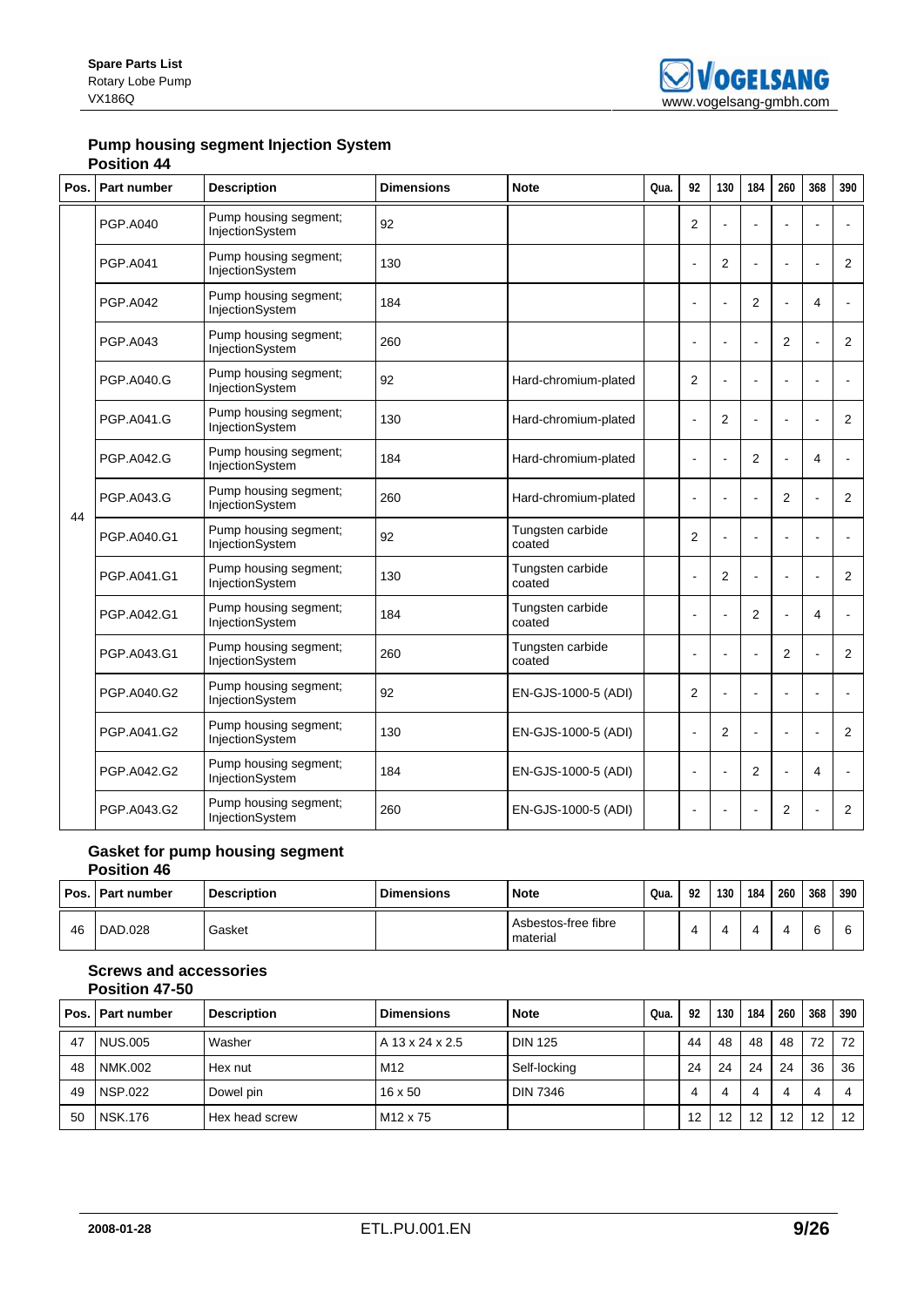## **Rotary lobes HiFlo™ SBR Position 51**

| Pos. | Part number        | <b>Description</b> | <b>Dimensions</b> | <b>Note</b> | Qua. | 92                       | 130 | 184                      | 260                      | 368                      | 390 |
|------|--------------------|--------------------|-------------------|-------------|------|--------------------------|-----|--------------------------|--------------------------|--------------------------|-----|
|      | <b>PKD.A040.TL</b> | Rotary lobe        | 92.4K45           | SBR70       |      |                          |     | $2*$                     | $\overline{\phantom{a}}$ |                          |     |
|      | <b>PKD.A040.TR</b> | Rotary lobe        | 92, 4K45          | SBR70       |      |                          |     | $2*$                     | ٠                        |                          |     |
| 51   | <b>PKD.A031.TL</b> | Rotary lobe        | 130, 4K45         | SBR70       |      | $\overline{\phantom{a}}$ |     |                          | 2                        | $\overline{\phantom{0}}$ | 3   |
|      | <b>PKD.A031.TR</b> | Rotary lobe        | 130, 4K45         | SBR70       |      | -                        |     |                          | $\overline{2}$           |                          | 3   |
|      | <b>PKD.A025.TL</b> | Rotary lobe        | 184, 4K45         | SBR70       |      |                          |     | ٠                        | $\blacksquare$           | $\overline{2}$           |     |
|      | <b>PKD.A025.TR</b> | Rotary lobe        | 184, 4K45         | SBR70       |      |                          |     |                          | $\overline{\phantom{a}}$ | $\overline{2}$           |     |
|      | PKD.A016.TL        | Rotary lobe        | 130, 3K60         | SBR70       |      |                          |     |                          | $\overline{2}$           |                          | 3   |
|      | <b>PKD.A016.TR</b> | Rotary lobe        | 130, 3K60         | SBR70       |      |                          |     | $\overline{\phantom{a}}$ | 2                        | $\overline{\phantom{a}}$ | 3   |

\* Option

## **Rotary lobe HiFlo™ NBR Position 51**

| Pos. | <b>Part number</b> | <b>Description</b> | <b>Dimensions</b> | <b>Note</b> | Qua. | 92                       | 130 | 184            | 260            | 368            | 390 |
|------|--------------------|--------------------|-------------------|-------------|------|--------------------------|-----|----------------|----------------|----------------|-----|
|      | <b>PKD.A039.TL</b> | Rotary lobe        | 92, 4K45          | NBR70       |      |                          |     | $2^*$          |                | $4 *$          |     |
|      | <b>PKD.A039.TR</b> | Rotary lobe        | 92, 4K45          | NBR70       |      |                          |     | $2*$           |                | $4 *$          |     |
|      | <b>PKD.A030.TL</b> | Rotary lobe        | 130, 4K45         | NBR70       |      | ۰                        |     |                | $\overline{2}$ | $\blacksquare$ | 3   |
|      | <b>PKD.A030.TR</b> | Rotary lobe        | 130, 4K45         | NBR70       |      |                          |     |                | $\overline{2}$ | $\blacksquare$ | 3   |
|      | PKD.A024.TL        | Rotary lobe        | 184, 4K45         | NBR70       |      |                          |     |                | ٠              | 2              |     |
|      | PKD.A024.TR        | Rotary lobe        | 184, 4K45         | NBR70       |      |                          |     |                |                | 2              |     |
| 51   | <b>PKD.A019.TL</b> | Rotary lobe        | 92, 3K60          | NBR70       |      |                          |     | $2^*$          |                | $4 *$          |     |
|      | <b>PKD.A019.TR</b> | Rotary lobe        | 92, 3K60          | NBR70       |      |                          |     | $2^*$          |                | $4 *$          |     |
|      | <b>PKD.A018.TL</b> | Rotary lobe        | 130, 3K60         | NBR70       |      | $\overline{\phantom{a}}$ |     |                | $\overline{2}$ |                | 3   |
|      | <b>PKD.A018.TR</b> | Rotary lobe        | 130, 3K60         | NBR70       |      |                          |     |                | 2              | $\blacksquare$ | 3   |
|      | PKD.A019.TL.NBW    | Rotary lobe        | 92, 3K60          | NBR70 white |      |                          |     | 2              | $\blacksquare$ | $4^*$          |     |
|      | PKD.A019.TR.NBW    | Rotary lobe        | 92, 3K60          | NBR70 white |      |                          |     | $\mathcal{P}$  | ٠              | $4^*$          |     |
|      | PKD.A018.TL.NBW    | Rotary lobe        | 130, 3K60         | NBR70 white |      | $\blacksquare$           |     | $\blacksquare$ | 2              | $\blacksquare$ | 3   |
|      | PKD.A018.TR.NBW    | Rotary lobe        | 130, 3K60         | NBR70 white |      | ٠                        |     |                | 2              | $\blacksquare$ | 3   |

\* Option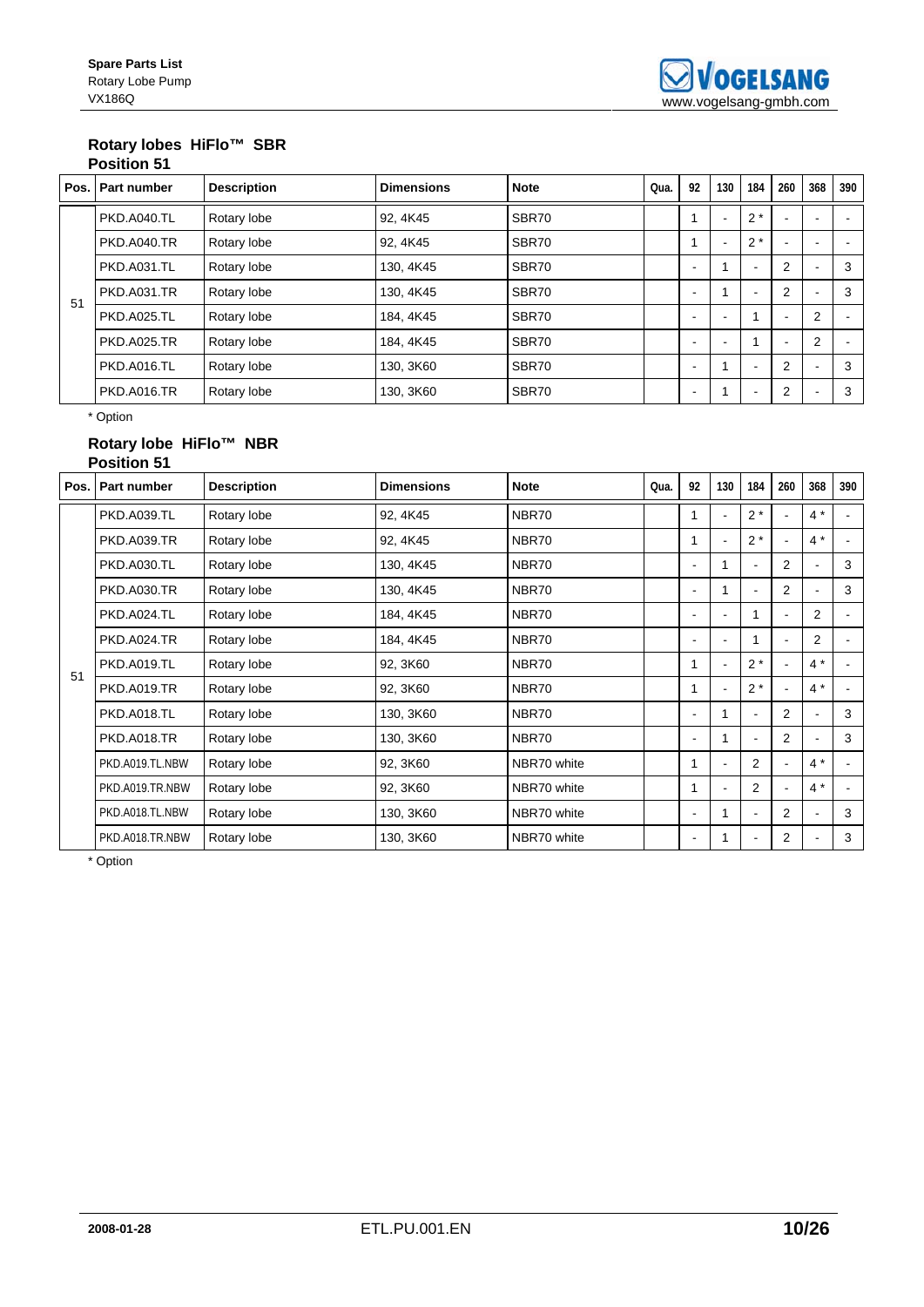## **Rotary lobes HiFlo™ EPDM Position 51**

|    | Pos. Part number | <b>Description</b> | <b>Dimensions</b> | <b>Note</b> | Qua. | 92 | 130 | 184   | 260                      | 368                      | 390 |
|----|------------------|--------------------|-------------------|-------------|------|----|-----|-------|--------------------------|--------------------------|-----|
|    | PKD.A047.TL      | Rotary lobe        | 92, 4K45          | EPDM-SL     |      |    |     | $2^*$ | $\overline{\phantom{0}}$ | $4 *$                    |     |
| 51 | PKD.A047.TR      | Rotary lobe        | 92, 4K45          | EPDM-SL     |      |    |     | $2^*$ | ۰                        | $4*$                     |     |
|    | PKD.A048.TL      | Rotary lobe        | 130, 4K45         | EPDM-SL     |      | ۰. |     |       | 2                        | $\overline{\phantom{0}}$ | 3   |
|    | PKD.A048.TR      | Rotary lobe        | 130, 4K45         | EPDM-SL     |      | ۰. |     |       | $\overline{2}$           | $\overline{\phantom{0}}$ | 3   |
|    | PKD.A049.TL      | Rotary lobe        | 184, 4K45         | EPDM-SL     |      | -  |     |       | $\overline{\phantom{0}}$ | $\overline{2}$           |     |
|    | PKD.A049.TR      | Rotary lobe        | 184, 4K45         | EPDM-SL     |      | -  |     |       | $\overline{\phantom{0}}$ | $\overline{2}$           |     |

\* Option

## **Rotary lobes HiFlo™ FPM Position 51**

|    | Pos.   Part number | <b>Description</b> | <b>Dimensions</b> | <b>Note</b>       | Qua. | 92 | 130 | 184                      | 260                      | 368                      | 390 |
|----|--------------------|--------------------|-------------------|-------------------|------|----|-----|--------------------------|--------------------------|--------------------------|-----|
|    | <b>PKD.A043.TL</b> | Rotary lobe        | 92.4K45           | FPM <sup>(1</sup> |      |    |     | $2^*$                    |                          | $4 *$                    |     |
|    | <b>PKD A043.TR</b> | Rotary lobe        | 92, 4K45          | FPM <sup>(1</sup> |      |    | ٠   | $2^*$                    | $\overline{\phantom{a}}$ | $4*$                     |     |
|    | PKD A034.TL        | Rotary lobe        | 130, 4K45         | FPM <sup>(1</sup> |      |    |     |                          | $\overline{2}$           | $\overline{\phantom{a}}$ | 3   |
|    | PKD A034.TR        | Rotary lobe        | 130, 4K45         | FPM <sup>(1</sup> |      | ۰  |     | ٠                        | 2                        | $\blacksquare$           | 3   |
| 51 | <b>PKD.A028.TL</b> | Rotary lobe        | 184, 4K45         | FPM <sup>(1</sup> |      |    |     |                          | $\overline{\phantom{a}}$ | $\overline{2}$           |     |
|    | <b>PKD.A028.TR</b> | Rotary lobe        | 184, 4K45         | FPM <sup>(1</sup> |      | ۰  | ۰   |                          | $\overline{\phantom{a}}$ | $\overline{2}$           |     |
|    | <b>PKD.A022.TL</b> | Rotary lobe        | 92, 3K60          | FPM <sup>(1</sup> |      |    |     | $2^*$                    |                          |                          |     |
|    | <b>PKD A022.TR</b> | Rotary lobe        | 92, 3K60          | FPM <sup>(1</sup> |      |    | ٠   | $2^*$                    |                          | ٠                        |     |
|    | PKD A023.TL        | Rotary lobe        | 130, 3K60         | FPM $(1)$         |      | ۰  |     | $\overline{\phantom{a}}$ | $\overline{2}$           | $4*$                     | 3   |
|    | <b>PKD A023.TR</b> | Rotary lobe        | 130, 3K60         | FPM <sup>(1</sup> |      |    |     |                          | $\overline{2}$           | $4 *$                    | 3   |

\* Option

(1 max. 6 bar [87 psi], please pay attention to the admissible pressure of pump!

## **Rotary lobes HiFlo™ WEROBUST Position 51**

| Pos. | Part number        | <b>Description</b> | <b>Dimensions</b> | <b>Note</b>                   | Qua. | 92 | 130 | 184            | 260            | 368            | 390 |
|------|--------------------|--------------------|-------------------|-------------------------------|------|----|-----|----------------|----------------|----------------|-----|
|      | <b>PKD.A041.TL</b> | Rotary lobe        | 92, 4K45          | <b>WEROBUST<sup>(2</sup>)</b> |      |    |     | $2*$           |                | $4^*$          |     |
|      | <b>PKD.A041.TR</b> | Rotary lobe        | 92, 4K45          | <b>WEROBUST<sup>(2</sup>)</b> |      |    | н.  | $2*$           | $\blacksquare$ | $4^*$          |     |
| 51   | <b>PKD.A032.TL</b> | Rotary lobe        | 130, 4K45         | <b>WEROBUST<sup>(2</sup>)</b> |      |    |     | ۰              | 2              | ٠              | 3   |
|      | <b>PKD.A032.TR</b> | Rotary lobe        | 130, 4K45         | <b>WEROBUST</b> <sup>2</sup>  |      |    |     | $\blacksquare$ | $\overline{2}$ |                | 3   |
|      | PKD.A026.TL        | Rotary lobe        | 184, 4K45         | <b>WEROBUST<sup>(2</sup>)</b> |      |    | н.  |                | $\blacksquare$ | $\overline{2}$ |     |
|      | <b>PKD.A026.TR</b> | Rotary lobe        | 184, 4K45         | <b>WEROBUST<sup>(2</sup>)</b> |      |    |     |                |                | $\overline{2}$ |     |
|      | PKD.A017.TL.PU     | Rotary lobe        | 92, 3K60          | <b>WEROBUST</b> <sup>2</sup>  |      |    |     | $2*$           | $\blacksquare$ | $4^*$          |     |
|      | PKD.A017.TR.PU     | Rotary lobe        | 92, 3K60          | <b>WEROBUST<sup>(2</sup>)</b> |      |    |     | $2*$           | $\blacksquare$ | $4^*$          |     |
|      | PKD.A016.TL.PU     | Rotary lobe        | 130, 3K60         | <b>WEROBUST<sup>(2</sup>)</b> |      |    |     | $\blacksquare$ | $\overline{2}$ |                | 3   |
|      | PKD.A016.TR.PU     | Rotary lobe        | 130, 3K60         | <b>WEROBUST<sup>(2</sup>)</b> |      |    |     |                | 2              |                | 3   |

\* Option

<sup>(2</sup> Attention! Usable up to 50°C medium temperature, only!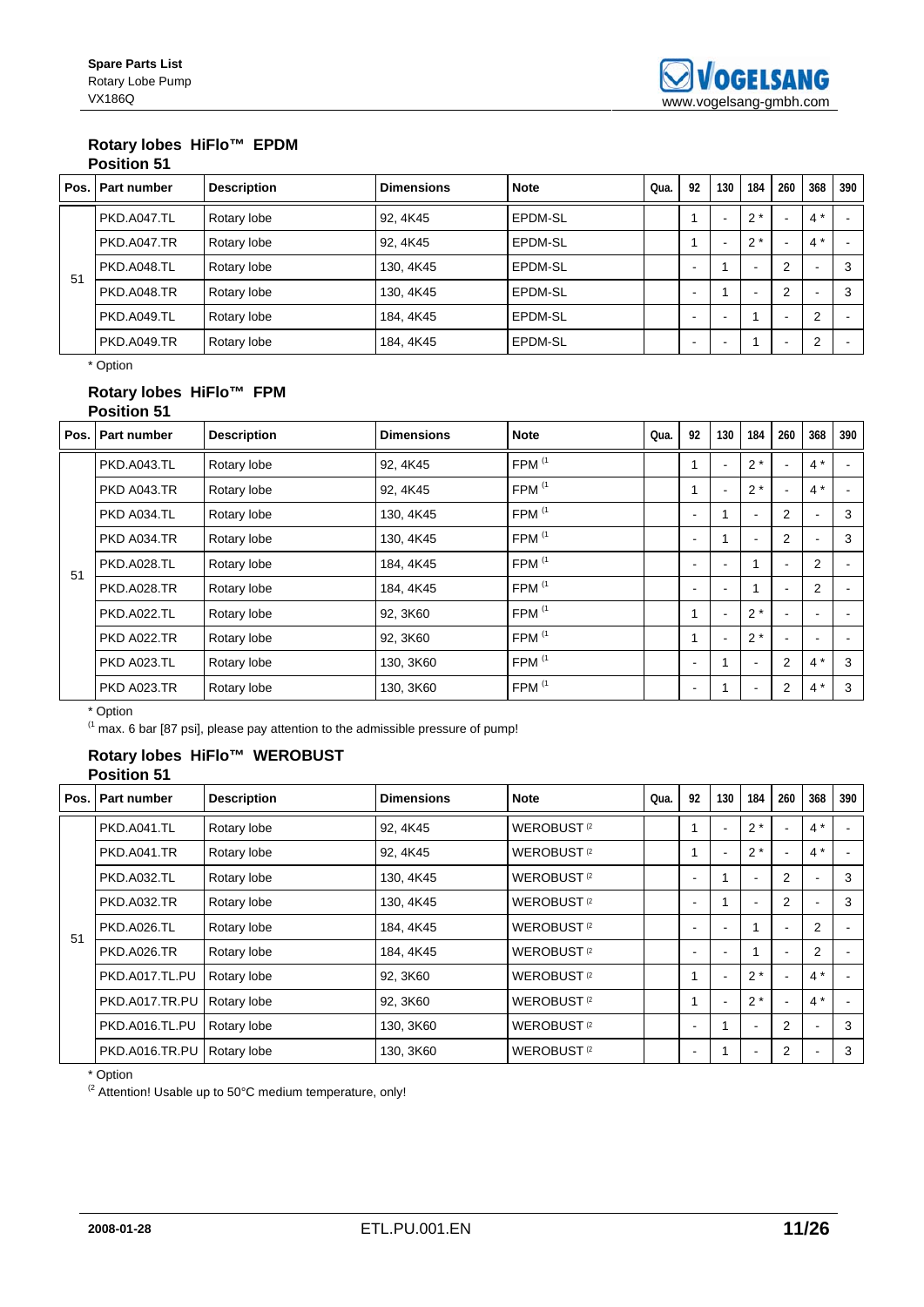# **Rotary lobes two wings**

|    | <b>Position 51</b> |                        |                   |                              |      |                          |                |        |                |                |                |
|----|--------------------|------------------------|-------------------|------------------------------|------|--------------------------|----------------|--------|----------------|----------------|----------------|
|    | Pos.   Part number | <b>Description</b>     | <b>Dimensions</b> | <b>Note</b>                  | Qua. | 92                       | 130            | 184    | 260            | 368            | 390            |
|    | <b>PKD.A002</b>    | Rotary lobe, two wings | 92                | <b>SBR</b>                   |      | $\overline{2}$           |                | 4      |                | 8              | $\blacksquare$ |
|    | <b>PKD.A001</b>    | Rotary lobe, two wings | 130               | <b>SBR</b>                   |      | $\blacksquare$           | 2              |        | $\overline{4}$ |                | 6              |
|    | <b>PKD.A004</b>    | Rotary lobe, two wings | 92                | <b>NBR</b>                   |      | $\overline{2}$           | $\blacksquare$ | 4      |                | 8              | $\blacksquare$ |
|    | <b>PKD.A003</b>    | Rotary lobe, two wings | 130               | <b>NBR</b>                   |      | ۰                        | $\overline{2}$ |        | 4              | $\blacksquare$ | 6              |
|    | <b>PKD.A004.W</b>  | Rotary lobe, two wings | 92                | <b>NBR</b> white             |      | $\overline{2}$           | ۰              | 4      |                | 8              | $\blacksquare$ |
|    | <b>PKD.A003.W</b>  | Rotary lobe, two wings | 130               | <b>NBR</b> white             |      | $\blacksquare$           | $\overline{2}$ |        | 4              |                | 6              |
| 51 | <b>PKD.A006.SL</b> | Rotary lobe, two wings | 92                | <b>EPDM-SL</b>               |      | $\overline{2}$           |                | 4      |                | 8              | $\blacksquare$ |
|    | <b>PKD.A005.SL</b> | Rotary lobe, two wings | 130               | EPDM-SL                      |      | $\blacksquare$           | $\overline{2}$ |        | 4              | $\blacksquare$ | 6              |
|    | <b>PKD.A006.W</b>  | Rotary lobe, two wings | 92                | <b>EPDM</b> white            |      | $\overline{2}$           |                | 4      |                | 8              | $\blacksquare$ |
|    | <b>PKD.A005.W</b>  | Rotary lobe, two wings | 130               | <b>EPDM</b> white            |      | $\blacksquare$           | 2              | $\sim$ | 4              | $\blacksquare$ | 6              |
|    | <b>PKD.A008</b>    | Rotary lobe, two wings | 92                | FPM <sup>(1</sup>            |      | $\overline{2}$           |                | 4      |                | 8              | $\blacksquare$ |
|    | <b>PKD.A007</b>    | Rotary lobe, two wings | 130               | FPM <sup>(1</sup>            |      |                          | 2              |        | $\overline{4}$ |                | 6              |
|    | <b>PKD.A009</b>    | Rotary lobe, two wings | 92                | <b>WEROBUST</b> <sup>2</sup> |      | $\overline{2}$           |                | 4      |                | 8              | $\blacksquare$ |
|    | <b>PKD.A010</b>    | Rotary lobe, two wings | 130               | WEROBUST <sup>(2</sup>       |      | $\overline{\phantom{a}}$ | 2              |        | 4              |                | 6              |

 $<sup>(1</sup>$  max. 6 bar [87 psi], please pay attention to the admissible pressure of pump!</sup>

 $^{(2)}$  Attention! Usable up to 50°C medium temperature, only!

### **Pure material rotary lobes HiFlo™ / two wings Position 51**

| Pos. | <b>Part number</b>    | <b>Description</b>     | <b>Dimensions</b> | <b>Note</b>       | Qua. | 92 | 130                      | 184                      | 260                      | 368                      | 390 |
|------|-----------------------|------------------------|-------------------|-------------------|------|----|--------------------------|--------------------------|--------------------------|--------------------------|-----|
|      | PKD.A035.N1.TL        | Rotary lobe            | 92, 4K45          | C45 <sup>(3</sup> |      |    | $\overline{\phantom{0}}$ | $2^*$                    |                          | $4^*$                    |     |
|      | <b>PKD A035.N1.TR</b> | Rotary lobe            | 92, 4K45          | C45 <sup>(3</sup> |      |    |                          | $2^*$                    |                          | $4^*$                    |     |
| 51   | <b>PKD A036.N1.TL</b> | Rotary lobe            | 130, 4K45         | C45 $(3)$         |      | -  |                          | $\overline{\phantom{a}}$ | $\overline{2}$           | $\blacksquare$           | 3   |
|      | <b>PKD A036.N1.TR</b> | Rotary lobe            | 130, 4K45         | C45 $(3)$         |      |    |                          | <b>.</b>                 | $\overline{2}$           | $\overline{\phantom{a}}$ | 3   |
|      | PKD.A037.N1.TL        | Rotary lobe            | 184, 4K45         | C45 $(3)$         |      | ۰  |                          |                          | $\overline{\phantom{a}}$ | $\overline{2}$           |     |
|      | PKD.A037.N1.TR        | Rotary lobe            | 184.4K45          | C45 $(3)$         |      |    |                          |                          | -                        | $\overline{2}$           |     |
|      | PKD.A011.N1           | Rotary lobe, two wings | 92                | C45 $(3)$         |      | 2  |                          | 4                        |                          | 8                        |     |
|      | PKD.A012.N1           | Rotary lobe, two wings | 130               | C45 <sup>(3</sup> |      | -  | $\overline{2}$           |                          | 4                        | $\overline{\phantom{a}}$ | 6   |

\* Option

 $(3 + O - r)$  for pure material lobe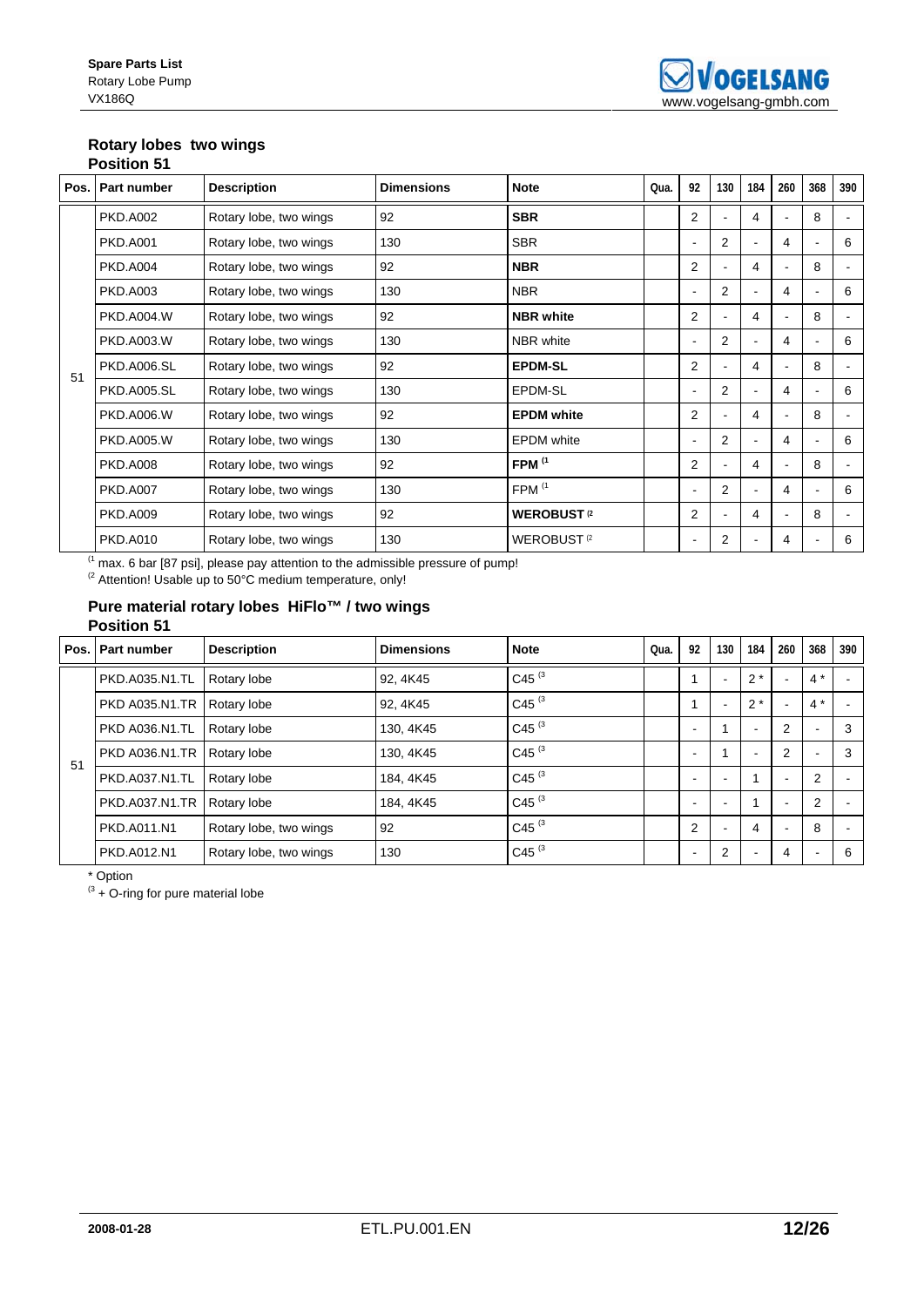## **O-ring for pure material lobes Position 51.2+51.3**

|      | Pos.   Part number | <b>Description</b>                                          | <b>Dimensions</b> | <b>Note</b>         | Qua. | 92 | 130 | 184       | 260               | 368            | 390 |
|------|--------------------|-------------------------------------------------------------|-------------------|---------------------|------|----|-----|-----------|-------------------|----------------|-----|
|      | <b>DOR.085</b>     | O-ring $(5 \text{ (valid from 01.2007)} \mid 104 \times 3$  |                   | <b>NBR</b>          |      |    |     |           |                   |                |     |
|      | DOR.085.EP         | O-ring $(5 \text{ (valid from 01.2007)} \mid 104 \times 3)$ |                   | <b>EPDM</b>         |      | 2  | 2   | 2         | 2                 | 2              |     |
|      | DOR.085.VI         | O-ring $(5 \text{ (valid from 01.2007)} \mid 104 \times 3)$ |                   | <b>FPM</b>          |      |    |     |           |                   |                |     |
|      | 51.2 DOR.085.PT    | O-ring $(5 \text{ (valid from 01.2007)} \mid 104 \times 3)$ |                   | Silicone FEP coated |      |    |     |           |                   |                |     |
|      | DOR.053            | O-ring (5 (discontinues)                                    | $110 \times 3$    | <b>NBR</b>          |      |    |     |           |                   |                |     |
|      | DOR.053.EP         | O-ring (5 (discontinues)                                    | $110 \times 3$    | <b>EPDM</b>         |      |    |     |           |                   |                |     |
|      | DOR.053.VI         | O-ring <sup>(5</sup> (discontinues)                         | $110 \times 3$    | <b>FPM</b>          |      |    |     |           | Quantity of lobes |                |     |
|      | DOR.053.PT         | O-ring (5 (discontinues)                                    | $110 \times 3$    | Silicone FEP coated |      |    |     |           |                   |                |     |
|      | DOR.163            | O-ring $(5)$                                                | $103 \times 5$    | <b>NBR</b>          |      |    |     |           |                   |                |     |
|      | DOR.163.EP         | O-ring $(5)$                                                | $103 \times 5$    | <b>EPDM</b>         |      |    |     | $\Omega$  | $\overline{2}$    | $\overline{2}$ |     |
| 51.3 | DOR.163.VI         | O-ring $(5)$                                                | $103 \times 5$    | <b>FPM</b>          |      |    |     | $2^{(9)}$ |                   | $6^{9}$        |     |
|      | DOR.163.PT         | O-ring $(5)$                                                | $103 \times 5$    | Silicone FEP coated |      |    |     |           |                   |                |     |

<sup>(5</sup> for pure material lobes

 $<sup>(9)</sup>$  quantity for rotary lobe two wings</sup>

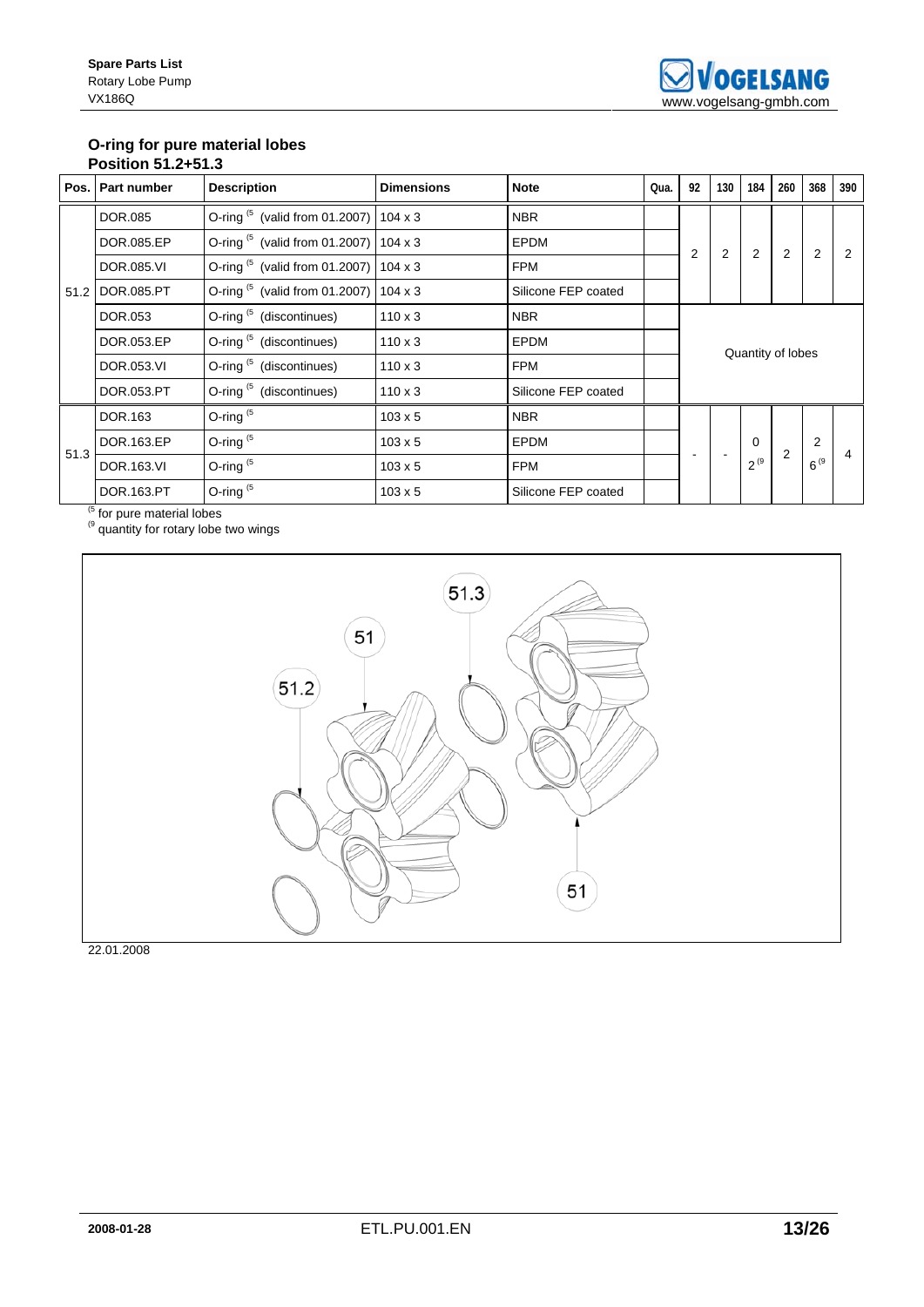## **Spare parts preloading Position 52-56**

| סט בט ווטאונטר |                    |                        |                          |                     |      |                |                |                |                |                |     |  |  |
|----------------|--------------------|------------------------|--------------------------|---------------------|------|----------------|----------------|----------------|----------------|----------------|-----|--|--|
|                | Pos.   Part number | <b>Description</b>     | <b>Dimensions</b>        | <b>Note</b>         | Qua. | 92             | 130            | 184            | 260            | 368            | 390 |  |  |
| 52             | NTF.003            | Spring washer          | $100 \times 51 \times 6$ |                     |      | $\overline{2}$ | $\overline{2}$ | 2              | $\overline{2}$ | $\overline{2}$ | 2   |  |  |
| 53             | PRS.A009.N1        | Pressure disk          |                          |                     |      | $\overline{2}$ | $\overline{2}$ | $\overline{2}$ | 2              | 2              | 2   |  |  |
|                | DOR.045            | $O$ -ring              | $92 \times 4$            | <b>NBR</b>          |      |                |                |                |                |                |     |  |  |
| 54             | DOR.045.EP         | $O$ -ring              | $92 \times 4$            | <b>EPDM</b>         |      | $\overline{2}$ | $\overline{2}$ | $\overline{2}$ | 2              | 2              | 2   |  |  |
|                | DOR.045.VI         | $O$ -ring              | $92 \times 4$            | <b>FPM</b>          |      |                |                |                |                |                |     |  |  |
|                | DOR.045.PT         | O-ring                 | $92 \times 4$            | Silicone FEP coated |      |                |                |                |                |                |     |  |  |
|                | DOR.021            | O-ring                 | 24 x 3                   | <b>NBR</b>          |      |                |                |                |                |                |     |  |  |
| 55             | DOR.021.EP         | $O$ -ring              | 24 x 3                   | <b>EPDM</b>         |      | $\overline{2}$ | $\overline{2}$ | 2              | 2              | $\overline{2}$ | 2   |  |  |
|                | DOR.021.VI         | $O$ -ring              | 24 x 3                   | <b>FPM</b>          |      |                |                |                |                |                |     |  |  |
|                | DOR.021.PT         | $O$ -ring              | $24 \times 3$            | Silicone FEP coated |      |                |                |                |                |                |     |  |  |
| 56             | <b>PRS.102</b>     | Strain screw           | M16                      |                     |      | 2              | $\overline{2}$ | 2              | 2              | 2              | 2   |  |  |
|                | 56.2 NST.017       | Cover for strain screw |                          |                     |      | 2              | 2              | 2              | 2              | 2              | 2   |  |  |

### **Cover flange and accessories Position 57-64**

| Pos. | Part number       | <b>Description</b>   | <b>Dimensions</b>     | <b>Note</b>         | Qua. | 92      | 130     | 184            | 260            | 368     | 390            |
|------|-------------------|----------------------|-----------------------|---------------------|------|---------|---------|----------------|----------------|---------|----------------|
| 57   | <b>PGP.A005</b>   | Cover flange         |                       |                     |      |         |         | 1              |                | $\star$ | $\star$        |
|      | PGP.A005.T1       | Cover flange         |                       | With feet           |      | $\star$ | $\star$ | $\star$        | $\star$        |         |                |
| 58   | <b>NKS.006</b>    | Lifting eye bolt     | M <sub>12</sub>       |                     |      | 2       | 2       | $\overline{2}$ | $\overline{2}$ | 2       | $\overline{2}$ |
| 59   | <b>NSP.014</b>    | Dowel pin            | 16 x 30               |                     |      | 4       | 4       | 4              | 4              | 4       | 4              |
| 60   | <b>NSK.046</b>    | Hex head screw       | M <sub>12</sub> x 60  |                     |      | 8       | 8       | 8              | 8              | 8       | 8              |
| 61   | <b>PRS.A015</b>   | Distance nut         | M12                   |                     |      | 4       | 4       | 4              | 4              | 4       | 4              |
| 62   | <b>NSK.133</b>    | Hex head screw       | M <sub>12</sub> x 90  |                     |      | ۰       | 4       | 4              | 4              | 4       | 4              |
|      | <b>NGS.015</b>    | Hex socket set screw | M <sub>12</sub> x 100 |                     |      | 4       |         |                |                | ۰       |                |
|      | DOR.052           | O-ring               | 368 x 6               | <b>NBR</b>          |      |         |         |                |                |         |                |
| 63   | DOR.052.EP        | O-ring               | 368 x 6               | <b>EPDM</b>         |      |         | 1       | 1              | 1              | 1       |                |
|      | DOR.052.VI        | O-ring               | 368 x 6               | <b>FPM</b>          |      |         |         |                |                |         |                |
|      | DOR.052.PT        | O-ring               | 368 x 6               | Silicone FEP coated |      |         |         |                |                |         |                |
| 64   | <b>NSK.025.EE</b> | Hex head screw       | M <sub>10</sub> x 16  | Stainless steel     |      | 4       | 4       | 4              | 4              | 4       | 4              |

\* Option

### **Wear plate Position 65**

|    | Pos. Part number  | <b>Description</b> | <b>Dimensions</b> | <b>Note</b>                | Qua. | 92 | 130 | 184 | 260 | 368 | 390 |
|----|-------------------|--------------------|-------------------|----------------------------|------|----|-----|-----|-----|-----|-----|
|    | PFL.A002          | Wear plate         |                   |                            |      |    |     |     |     |     |     |
| 65 | <b>PFL.A002.G</b> | Wear plate         |                   | Hard-chromium-plated       |      |    |     |     |     |     |     |
|    | PFL.A002.G1       | Wear plate         |                   | Tungsten carbide<br>coated |      |    |     |     |     |     |     |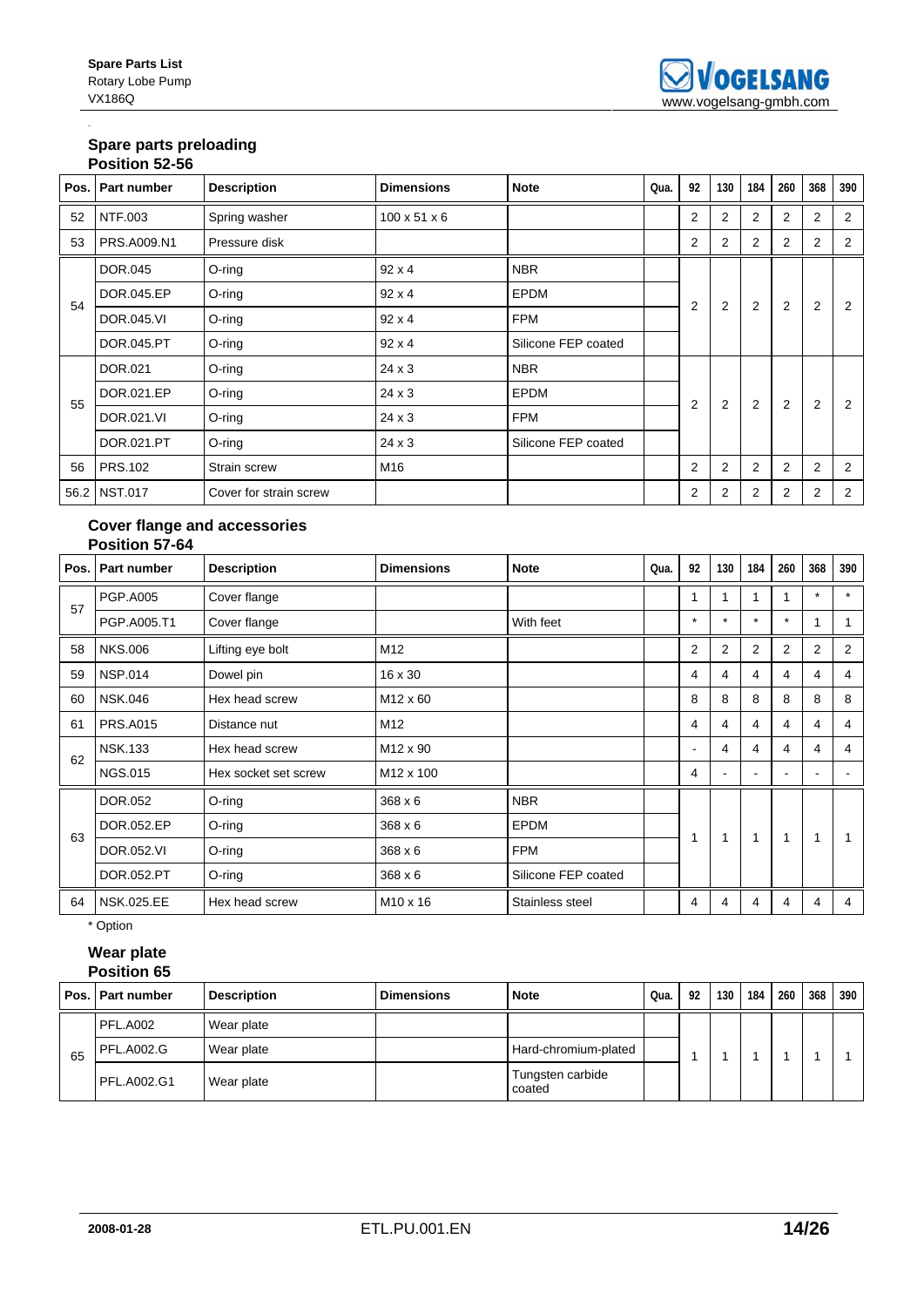## **Cover and accessories**

|    | Pos. Part number | <b>Description</b>  | <b>Dimensions</b> | <b>Note</b>          | Oua. | 92 | 130 | 184 | 260 | 368 | 390 |
|----|------------------|---------------------|-------------------|----------------------|------|----|-----|-----|-----|-----|-----|
| 66 | <b>PGP.A006</b>  | Cover plate         |                   |                      |      |    |     |     |     |     |     |
| 67 | <b>NSK.080</b>   | Hex head screw plug | $M10 \times 1$    | For motor-shaft      |      | 4  | 4   | 4   | 4   | 4   |     |
|    | <b>NKS.001</b>   | Grease nipple       | $M10 \times 1$    | For PTO-shaft        |      |    |     |     |     |     |     |
| 68 | <b>DKR.001</b>   | Copper ring         | $C$ 10 x 16 x 1   | Only for motor-shaft |      | 4  | 4   | 4   | 4   | 4   |     |
| 70 | <b>NMS.004</b>   | Hex nut             | M <sub>12</sub>   | DIN 934-8            |      | 4  |     |     |     |     |     |
| 71 | <b>NFR.004</b>   | Lock washer         | ø 12              | <b>DIN 127</b>       |      | 4  | -   |     |     |     |     |
| 75 | PRS.A028         | Plug disk           |                   | Only for motor-shaft |      |    |     |     |     |     |     |

### **Buffer chamber enlargement Position 78**

|    | <b>Pos. Part number</b> | <b>Description</b>   | <b>Dimensions</b> | <b>Note</b>         | Qua. | 92 | 130 | 184 | 260 | 368 | 390 |
|----|-------------------------|----------------------|-------------------|---------------------|------|----|-----|-----|-----|-----|-----|
|    | PSG.014                 | Buffer fluid tank    |                   | Pressurized         |      |    |     |     |     |     |     |
| 78 | <b>PSG.014.T1</b>       | Quenching fluid tank |                   | Ventilated (option) |      |    |     |     |     |     |     |
|    | <b>PSV.002.N1</b>       | Pressure valve       |                   | (Option)            |      |    |     |     |     |     |     |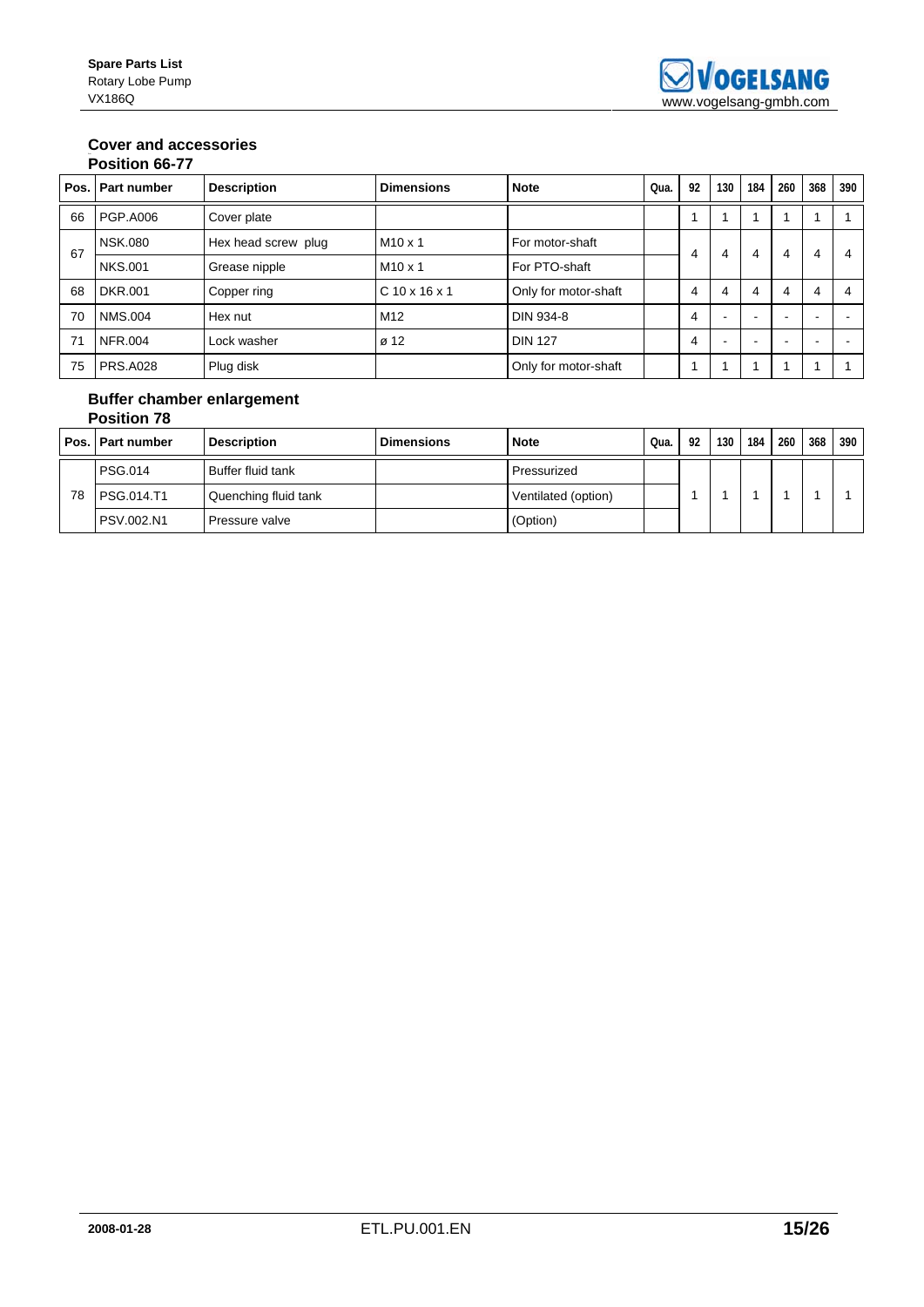

## **Cartridge mechanical sealing system**

**Pos. 79** 

| Pos. | Part number     | <b>Description</b>                             | <b>Dimensions</b> | <b>Note</b>                                    | Oua. | 92             | 130            | 184            | 260 | 368            | 390 |
|------|-----------------|------------------------------------------------|-------------------|------------------------------------------------|------|----------------|----------------|----------------|-----|----------------|-----|
|      | <b>PBT.A002</b> | Cartridge                                      |                   | Steel, nitrided<br>SiSiC / NBR                 |      |                |                |                |     |                |     |
|      | <b>PBT.A003</b> | Cartridge                                      |                   | Steel, nitrided<br>SiSiC / FPM                 |      |                |                |                |     |                |     |
|      | <b>PBT.A004</b> | Cartridge                                      |                   | Steel, nitrided<br>Duronit <sup>(4</sup> /NBR) |      |                |                |                |     |                |     |
| 79   | <b>PBT.A005</b> | Cartridge                                      |                   | Steel, nitrided<br>Duronit <sup>(4</sup> /FPM  |      |                |                |                |     |                |     |
|      | <b>PBT.A008</b> | Cartridge                                      |                   | Steel, nitrided<br>SiSiC / EPDM                |      |                |                |                |     |                |     |
|      | <b>PBT.A012</b> | Cartridge block ring<br>Single-mechanical seal |                   | Steel, nitrided<br>SiSiC / NBR                 |      | $\overline{2}$ | $\overline{2}$ | $\overline{2}$ | 2   | $\overline{2}$ | 2   |
|      | <b>PBT.A013</b> | Cartridge block ring<br>Single-mechanical seal |                   | Steel, nitrided<br>SiSiC / FPM                 |      |                |                |                |     |                |     |
|      | <b>PBT.A014</b> | Cartridge block ring<br>Single-mechanical seal |                   | Steel, nitrided<br>carbon / NBR                |      |                |                |                |     |                |     |
|      | <b>PBT.A015</b> | Cartridge block ring<br>Single-mechanical seal |                   | Steel, nitrided<br>carbon/FPM                  |      |                |                |                |     |                |     |
|      | <b>PBT.A016</b> | Cartridge block ring<br>Single-mechanical seal |                   | Steel, nitrided<br>carbon / EPDM               |      |                |                |                |     |                |     |
|      | <b>PBT.A021</b> | Cartridge block ring<br>Single-mechanical seal |                   | Steel, nitrided<br>Duronit <sup>(4</sup> /NBR  |      |                |                |                |     |                |     |
|      | <b>PBT.A036</b> | Cartridge block ring<br>Single-mechanical seal |                   | Steel, nitrided<br>Duronit <sup>(4</sup> /FPM  |      |                |                |                |     |                |     |

 $(4 \text{ up to 10 bar } [145 \text{ psi}] \text{ real operating pressure})$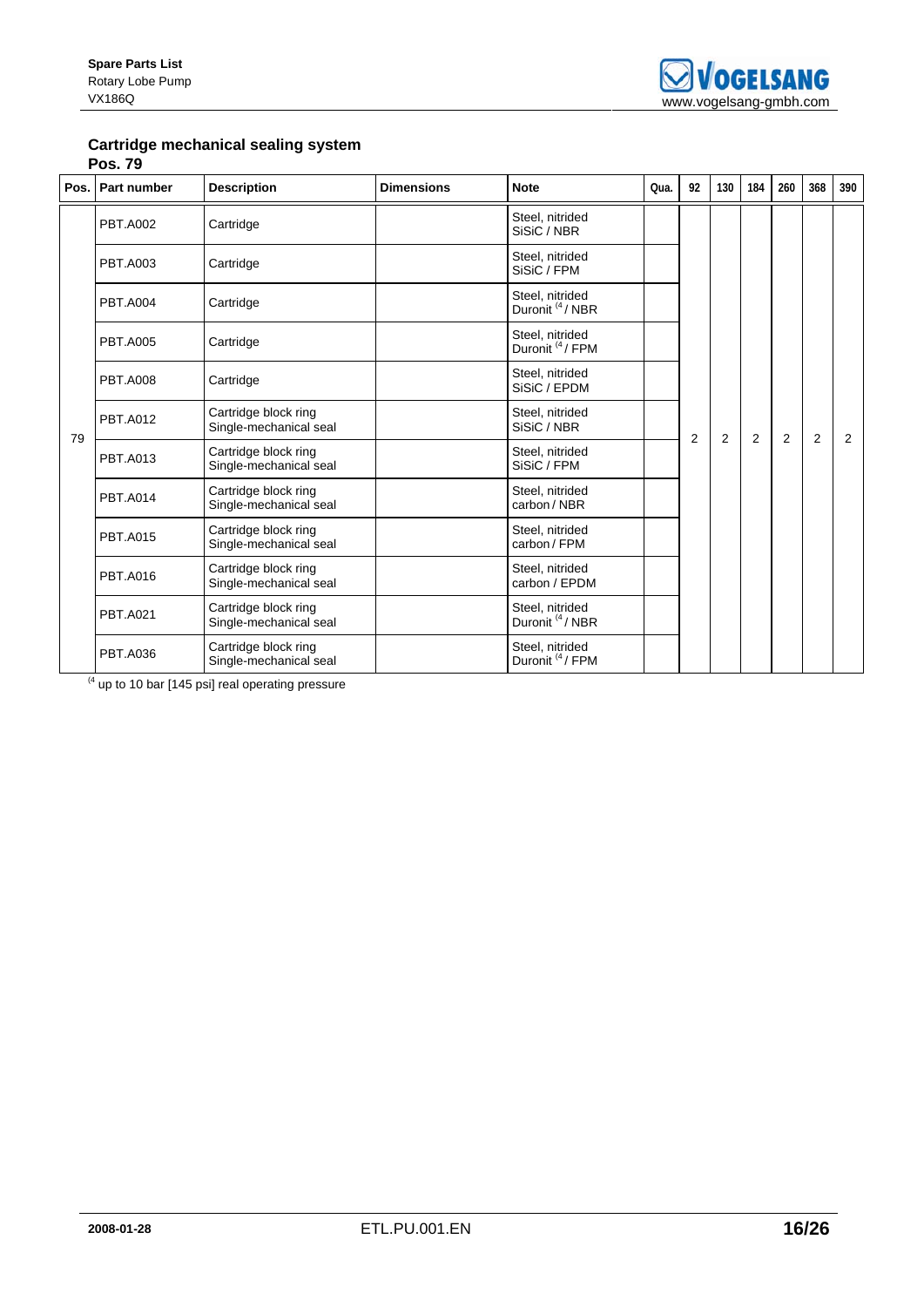#### **Screws and accessories Position 84/85**

|    | COMPO IIODI D           |                    |                      |                 |      |    |     |     |     |     |     |
|----|-------------------------|--------------------|----------------------|-----------------|------|----|-----|-----|-----|-----|-----|
|    | <b>Pos. Part number</b> | <b>Description</b> | <b>Dimensions</b>    | <b>Note</b>     | Qua. | 92 | 130 | 184 | 260 | 368 | 390 |
| 84 | <b>NSK.053</b>          | Hex head screw     | M <sub>12</sub> x 55 | <b>DIN 931</b>  |      |    |     |     |     | 12  | 12  |
| 85 | <b>NSP.024</b>          | Dowel pin          | $16 \times 26$       | <b>DIN 7346</b> |      |    |     |     | -   |     |     |

## **Tools**

| Pos. Part number   | <b>Description</b> | <b>Dimensions</b> | <b>Note</b>                  | Qua. | 92 | 130 | 184                       | 260 | 368                      | 390               |
|--------------------|--------------------|-------------------|------------------------------|------|----|-----|---------------------------|-----|--------------------------|-------------------|
| <b>PBA.A007.N2</b> | Installation tool  |                   | Lip seal                     |      |    |     |                           |     |                          |                   |
| PBA.A006.N1        | Installation tool  |                   | Mechanical seal              |      |    |     |                           |     |                          |                   |
| PBA.A014.N1        | Installation tool  |                   | Cartridge<br>mechanical seal |      |    |     |                           |     |                          |                   |
| PBA.A001.TK        | Lobe puller        | $92 + 130$        |                              |      | x  | X   | $\overline{\phantom{0}}$  | -   | $\overline{\phantom{0}}$ |                   |
| PBA.A001.TL        | Lobe puller        | $184 + 260$       |                              |      | -  | -   | $\boldsymbol{\mathsf{x}}$ | x   | $\overline{\phantom{a}}$ |                   |
| <b>PBA.A001.T1</b> | Lobe puller        | $352 + 390$       |                              |      |    |     |                           | -   | X                        | $\checkmark$<br>ж |

## **Material for connectors**

| Pos.   Part number | <b>Description</b> | <b>Dimensions</b> | <b>Note</b>   | Qua. | 92             | 130                      | 184            | 260            | 368                      | 390            |
|--------------------|--------------------|-------------------|---------------|------|----------------|--------------------------|----------------|----------------|--------------------------|----------------|
| <b>PFL.120</b>     | Flange             | 92                |               |      | 2              | ۰                        |                |                | $\blacksquare$           |                |
| PFL.121            | Flange             | 130               |               |      |                | 2                        |                |                |                          |                |
| <b>PFL.122</b>     | Flange             | 184               |               |      |                |                          | $\overline{2}$ |                |                          |                |
| <b>PFL.123</b>     | Flange             | 260               |               |      | ۰              | $\blacksquare$           | ٠              | 2              | $\blacksquare$           |                |
| <b>PFL.124</b>     | Flange             | 368               |               |      | ۰              | $\overline{\phantom{a}}$ | $\sim$         | $\overline{a}$ | $\overline{2}$           | $\overline{a}$ |
| <b>PFL.148</b>     | Flange             | 390               |               |      | ٠              | $\blacksquare$           | $\sim$         |                | $\overline{\phantom{a}}$ | $\overline{2}$ |
| DFD.070            | Flange gasket      | 92                | Up to 5 bar   |      | $\overline{2}$ | $\blacksquare$           | $\blacksquare$ |                | $\blacksquare$           | $\overline{a}$ |
| DFD.071            | Flange gasket      | 130               | Up to 5 bar   |      | $\blacksquare$ | $\overline{2}$           |                | $\blacksquare$ | $\sim$                   |                |
| DFD.072            | Flange gasket      | 184               | Up to 5 bar   |      | ۰              |                          | $\overline{2}$ |                | $\overline{a}$           |                |
| DFD.073            | Flange gasket      | 260               | Up to 5 bar   |      | ÷.             |                          |                | 2              |                          |                |
| DFD.074            | Flange gasket      | 368               | Up to 5 bar   |      | ۰              |                          |                |                | $\overline{2}$           |                |
| DFD.104            | Flange gasket      | 390               | Up to 5 bar   |      | ۰              | $\overline{\phantom{a}}$ | $\blacksquare$ |                | $\blacksquare$           | 2              |
| DFD.070.P          | Flange gasket      | 92                | From 6 bar up |      | 2              |                          |                |                | ÷.                       |                |
| DFD.071.P          | Flange gasket      | 130               | From 6 bar up |      | $\blacksquare$ | 2                        |                | $\blacksquare$ | $\blacksquare$           | $\overline{a}$ |
| <b>DFD.072.P</b>   | Flange gasket      | 184               | From 6 bar up |      | ۰              |                          | $\overline{2}$ |                | $\overline{\phantom{a}}$ | ٠              |
| <b>DFD.073.P</b>   | Flange gasket      | 260               | From 6 bar up |      |                |                          |                | 2              |                          |                |
| DFD.074.P          | Flange gasket      | 368               | From 6 bar up |      |                |                          |                |                | 2                        |                |
| <b>DFD.104.P</b>   | Flange gasket      | 390               | From 6 bar up |      |                | ٠                        |                |                | $\blacksquare$           | $\overline{2}$ |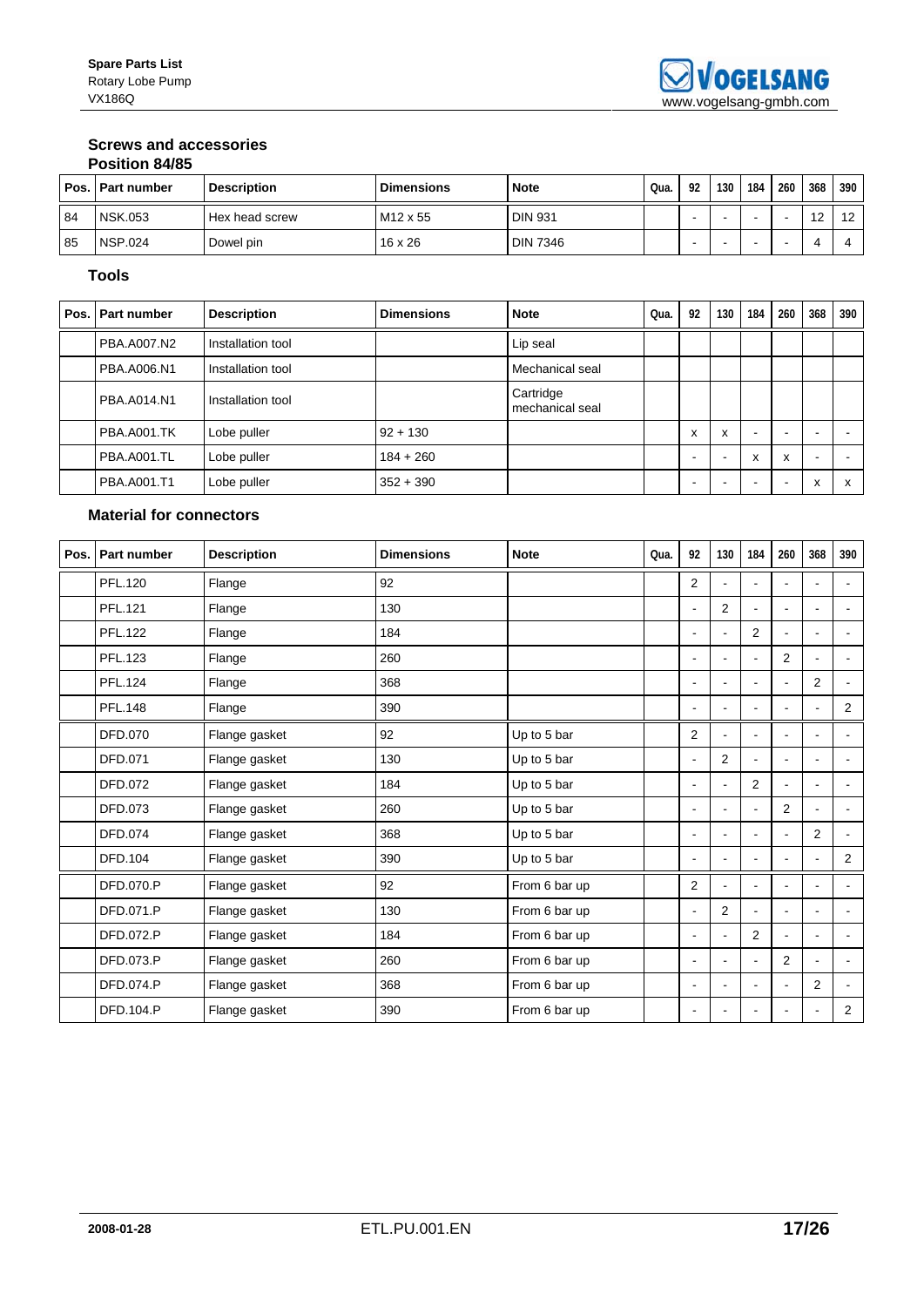## **Necessary spare parts for rotary lobe change**

|      | Pos. Part number | <b>Description</b>                                          | <b>Dimensions</b> | <b>Note</b>                  | Qua. | 92             | 130            | 184            | 260               | 368            | 390            |
|------|------------------|-------------------------------------------------------------|-------------------|------------------------------|------|----------------|----------------|----------------|-------------------|----------------|----------------|
|      | <b>NPF.040</b>   | Key                                                         | B 22 x 14 x 50    | <b>DIN 6885</b>              |      | 2              | $\blacksquare$ |                |                   |                | 2              |
|      | <b>NPF.042</b>   | Key                                                         | B 22 x 14 x 90    | <b>DIN 6885</b>              |      | $\blacksquare$ | $\overline{2}$ |                |                   | $\blacksquare$ |                |
| 21   | <b>NPF.043</b>   | Key                                                         | B 22 x 14 x 100   | <b>DIN 6885</b>              |      | ÷.             |                |                |                   | $\blacksquare$ | 6              |
|      | <b>NPF.044</b>   | Key                                                         | B 22 x 14 x 140   | <b>DIN 6885</b>              |      |                | $\blacksquare$ | 2              |                   | 2              | $\blacksquare$ |
|      | NPF.045          | Key                                                         | B 22 x 14 x 220   | <b>DIN 6885</b>              |      |                |                |                | $\overline{2}$    | $\overline{2}$ | $\omega$       |
| 51   |                  | Rotary lobe                                                 |                   | see page 10 and<br>following |      |                |                |                |                   |                |                |
|      | DOR.085          | O-ring $(5 \text{ (valid from 01.2007)} \mid 104 \times 3)$ |                   | <b>NBR</b>                   |      |                |                |                |                   |                |                |
|      | DOR.085.EP       | O-ring $(5 \text{ (valid from 01.2007)} \mid 104 \times 3)$ |                   | EPDM                         |      | $\overline{2}$ | $\sqrt{2}$     | 2              | $\overline{2}$    | 2              | 2              |
|      | DOR.085.VI       | O-ring (5 (valid from 01.2007) 104 x 3                      |                   | <b>FPM</b>                   |      |                |                |                |                   |                |                |
|      | 51.2 DOR.085.PT  | O-ring $(5 \text{ (valid from 01.2007)} \mid 104 \times 3)$ |                   | Silicone FEP coated          |      |                |                |                |                   |                |                |
|      | DOR.053          | O-ring <sup>(5</sup> (discontinues)                         | $110 \times 3$    | <b>NBR</b>                   |      |                |                |                |                   |                |                |
|      | DOR.053.EP       | O-ring <sup>(5</sup> (discontinues)                         | $110 \times 3$    | <b>EPDM</b>                  |      |                |                |                | Quantity of lobes |                |                |
|      | DOR.053.VI       | O-ring <sup>(5</sup> (discontinues)                         | $110 \times 3$    | <b>FPM</b>                   |      |                |                |                |                   |                |                |
|      | DOR.053.PT       | O-ring <sup>(5</sup> (discontinues)                         | $110 \times 3$    | Silicone FEP coated          |      |                |                |                |                   |                |                |
|      | DOR.163          | O-ring $(5)$                                                | $103 \times 5$    | <b>NBR</b>                   |      |                |                |                |                   |                |                |
| 51.3 | DOR.163.EP       | O-ring $(5)$                                                | $103 \times 5$    | EPDM                         |      |                |                | 0              | 2                 | $\overline{c}$ | $\overline{4}$ |
|      | DOR.163.VI       | O-ring <sup>(5</sup>                                        | $103 \times 5$    | <b>FPM</b>                   |      |                |                | $2^{(9)}$      |                   | $6^{9}$        |                |
|      | DOR.163.PT       | O-ring <sup>(5</sup>                                        | $103 \times 5$    | Silicone FEP coated          |      |                |                |                |                   |                |                |
|      | DOR.045          | O-ring                                                      | 92 x 4            | <b>NBR</b>                   |      |                |                |                |                   |                |                |
| 54   | DOR.045.EP       | O-ring                                                      | 92 x 4            | <b>EPDM</b>                  |      | 2              | $\overline{2}$ | 2              | 2                 | $\overline{2}$ | 2              |
|      | DOR.045.VI       | O-ring                                                      | 92 x 4            | <b>FPM</b>                   |      |                |                |                |                   |                |                |
|      | DOR.045.PT       | O-ring                                                      | 92 x 4            | Silicone FEP coated          |      |                |                |                |                   |                |                |
|      | DOR.021          | O-ring                                                      | 24 x 3            | <b>NBR</b>                   |      |                |                |                |                   |                |                |
| 55   | DOR.021.EP       | O-ring                                                      | 24 x 3            | EPDM                         |      | 2              | $\overline{2}$ | $\overline{2}$ | 2                 | $\overline{2}$ | 2              |
|      | DOR.021.VI       | O-ring                                                      | 24 x 3            | <b>FPM</b>                   |      |                |                |                |                   |                |                |
|      | DOR.021.PT       | $O$ -ring                                                   | 24 x 3            | Silicone FEP coated          |      |                |                |                |                   |                |                |
| 56   | <b>PRS.102</b>   | Strain screw                                                | M16               |                              |      | 2              | 2              | $\overline{2}$ | $\overline{2}$    | 2              | 2              |
|      | 56.2 NST.017     | Cover for strain screw                                      |                   |                              |      | 2              | $\overline{2}$ | $\overline{2}$ | $\overline{2}$    | $\overline{c}$ | $\overline{2}$ |
|      | DOR.052          | O-ring                                                      | 368 x 6           | <b>NBR</b>                   |      |                |                |                |                   |                |                |
|      | DOR.052.EP       | O-ring                                                      | 368 x 6           | <b>EPDM</b>                  |      |                |                |                |                   |                |                |
| 63   | DOR.052.VI       | O-ring                                                      | 368 x 6           | FPM                          |      | 1              | $\mathbf{1}$   | $\mathbf{1}$   | $\overline{1}$    | 1              | $\mathbf{1}$   |
|      | DOR.052.PT       | O-ring                                                      | 368 x 6           | Silicone FEP coated          |      |                |                |                |                   |                |                |

<sup>(5</sup> for pure material lobes

 $<sup>(9)</sup>$  quantity for rotary lobe two wings</sup>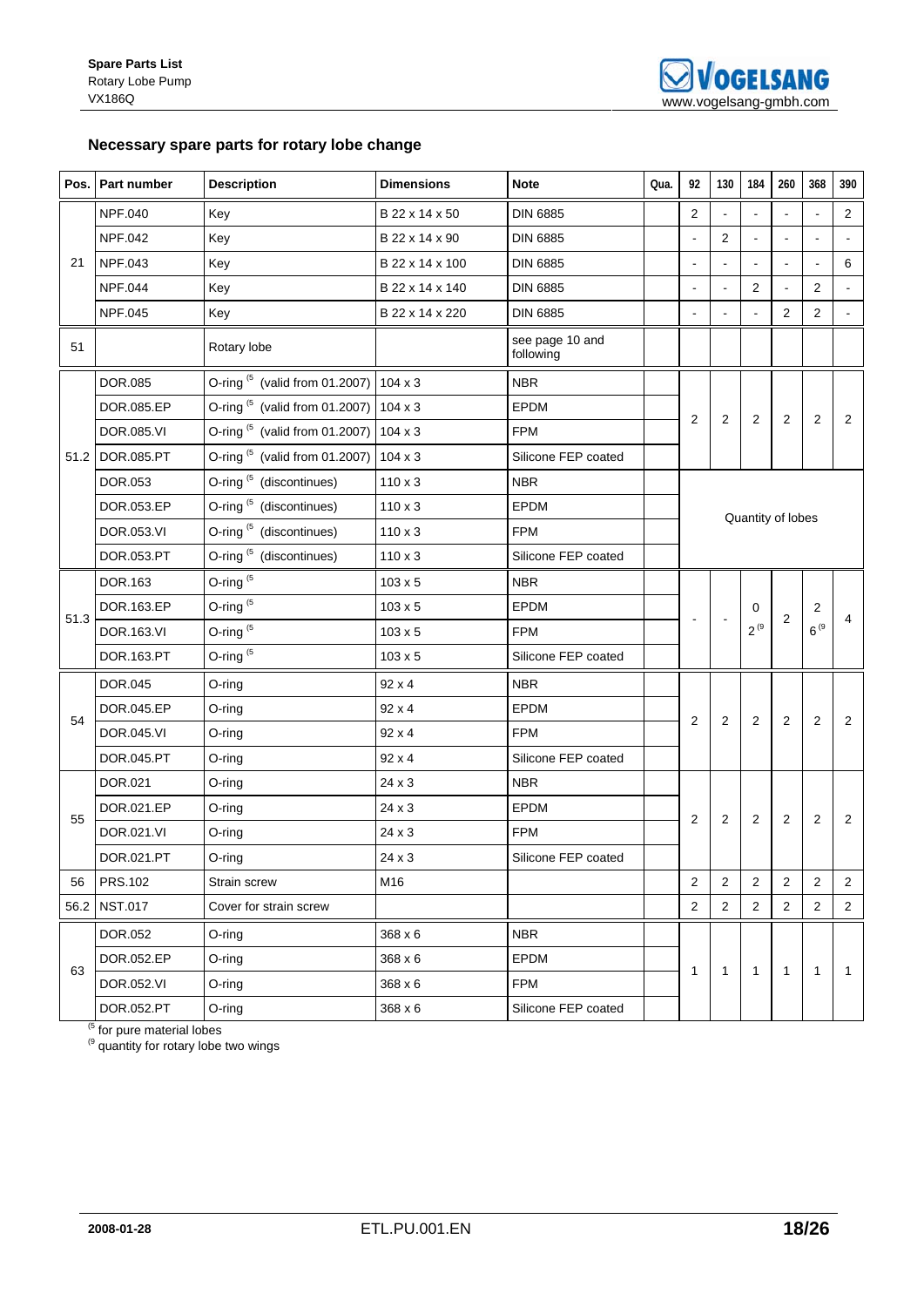## **Necessary spare parts for Cartridge mechanical seal change**

|    | Pos. Part number | <b>Description</b>                             | <b>Dimensions</b> | <b>Note</b>                                   | Qua. | 92             | 130            | 184            | 260            | 368            | 390            |
|----|------------------|------------------------------------------------|-------------------|-----------------------------------------------|------|----------------|----------------|----------------|----------------|----------------|----------------|
|    | <b>DOR.045</b>   | $O$ -ring                                      | $92 \times 4$     | <b>NBR</b>                                    |      |                |                |                |                |                |                |
|    | DOR.045.EP       | $O$ -ring                                      | $92 \times 4$     | <b>EPDM</b>                                   |      |                |                |                |                |                |                |
| 54 | DOR.045.VI       | O-ring                                         | $92 \times 4$     | <b>FPM</b>                                    |      | 2              | 2              | 2              | 2              | 2              | $\overline{2}$ |
|    | DOR.045.PT       | $O$ -ring                                      | $92 \times 4$     | Silicone FEP coated                           |      |                |                |                |                |                |                |
|    | DOR.021          | $O$ -ring                                      | 24 x 3            | <b>NBR</b>                                    |      |                |                |                |                |                |                |
| 55 | DOR.021.EP       | O-ring                                         | $24 \times 3$     | <b>EPDM</b>                                   |      | $\overline{2}$ | 2              | 2              | 2              | $\overline{c}$ | 2              |
|    | DOR.021.VI       | O-ring                                         | 24 x 3            | <b>FPM</b>                                    |      |                |                |                |                |                |                |
|    | DOR.021.PT       | $O$ -ring                                      | 24 x 3            | Silicone FEP coated                           |      |                |                |                |                |                |                |
| 56 | <b>PRS.102</b>   | <b>Strain screw</b>                            | M16               |                                               |      | 2              | 2              | 2              | 2              | $\overline{2}$ | $\overline{2}$ |
|    | 56.2 NST.017     | Cover for strain screw                         |                   |                                               |      | 2              | $\overline{2}$ | $\overline{2}$ | $\overline{2}$ | $\overline{2}$ | 2              |
|    | <b>DOR.052</b>   | $O$ -ring                                      | 368 x 6           | <b>NBR</b>                                    |      |                |                |                |                |                |                |
|    | DOR.052.EP       | $O$ -ring                                      | 368 x 6           | <b>EPDM</b>                                   |      |                |                |                |                |                |                |
| 63 | DOR.052.VI       | O-ring                                         | $368 \times 6$    | <b>FPM</b>                                    |      | $\mathbf{1}$   | $\mathbf{1}$   | $\mathbf{1}$   | $\mathbf{1}$   | 1              | 1              |
|    | DOR.052.PT       | $O$ -ring                                      | $368 \times 6$    | Silicone FEP coated                           |      |                |                |                |                |                |                |
|    | <b>PBT.A002</b>  | Cartridge                                      |                   | Steel, nitrided<br>SiSiC / NBR                |      |                |                |                |                |                |                |
|    | <b>PBT.A003</b>  | Cartridge                                      |                   | Steel, nitrided<br>SiSiC / FPM                |      |                |                |                |                |                |                |
|    | <b>PBT.A004</b>  | Cartridge                                      |                   | Steel, nitrided<br>Duronit <sup>(4</sup> /NBR |      |                |                |                |                |                |                |
|    | <b>PBT.A005</b>  | Cartridge                                      |                   | Steel, nitrided<br>Duronit <sup>(4</sup> /FPM |      |                |                |                |                |                |                |
|    | <b>PBT.A008</b>  | Cartridge                                      |                   | Steel, nitrided<br>SiSiC / EPDM               |      |                |                |                |                |                |                |
|    | <b>PBT.A012</b>  | Cartridge block ring<br>Single-mechanical seal |                   | Steel, nitrided<br>SiSiC / NBR                |      |                |                |                |                |                |                |
| 79 | <b>PBT.A013</b>  | Cartridge block ring<br>Single-mechanical seal |                   | Steel, nitrided<br>SiSiC / FPM                |      | $\overline{2}$ | 2              | 2              | 2              | $\overline{2}$ | 2              |
|    | <b>PBT.A014</b>  | Cartridge block ring<br>Single-mechanical seal |                   | Steel, nitrided<br>carbon/NBR                 |      |                |                |                |                |                |                |
|    | <b>PBT.A015</b>  | Cartridge block ring<br>Single-mechanical seal |                   | Steel, nitrided<br>carbon / FPM               |      |                |                |                |                |                |                |
|    | <b>PBT.A016</b>  | Cartridge block ring<br>Single-mechanical seal |                   | Steel, nitrided<br>carbon / EPDM              |      |                |                |                |                |                |                |
|    | <b>PBT.A021</b>  | Cartridge block ring<br>Single-mechanical seal |                   | Steel, nitrided<br>Duronit <sup>(4</sup> /NBR |      |                |                |                |                |                |                |
|    | <b>PBT.A036</b>  | Cartridge block ring<br>Single-mechanical seal |                   | Steel, nitrided<br>Duronit <sup>(4</sup> /FPM |      |                |                |                |                |                |                |

 $(4 \text{ up to 10 bar } [145 \text{ psi}] \text{ real operating pressure})$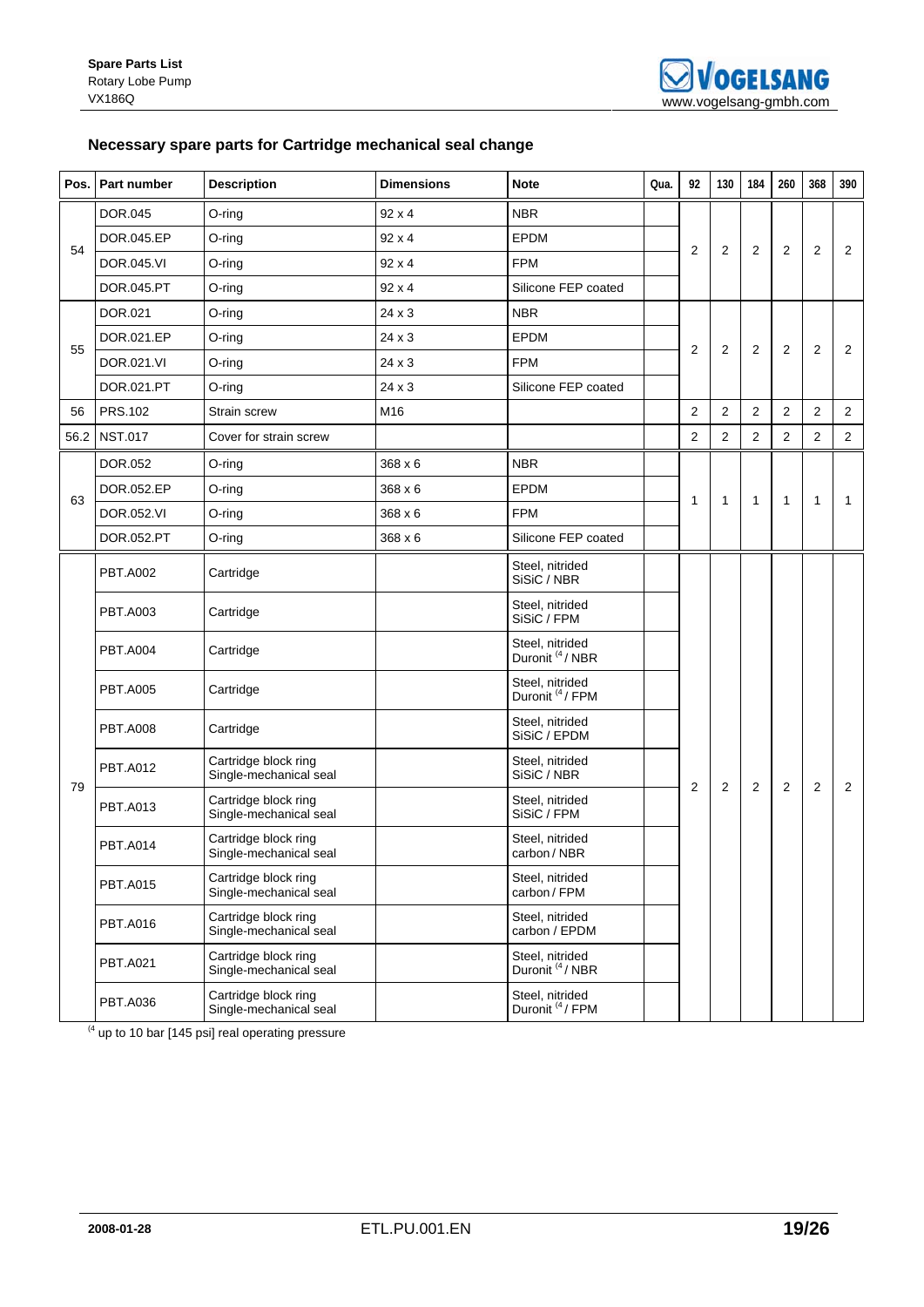## **Necessary spare parts for component mechanical seal change**

|    | Pos. Part number  | <b>Description</b>        | <b>Dimensions</b>  | <b>Note</b>                    | Qua. | 92             | 130            | 184                     | 260                     | 368            | 390            |
|----|-------------------|---------------------------|--------------------|--------------------------------|------|----------------|----------------|-------------------------|-------------------------|----------------|----------------|
| 30 | DOR.027           | O-ring                    | $144 \times 3$     | <b>NBR 70</b>                  |      | $\overline{2}$ | 2              | $\sqrt{2}$              | $\sqrt{2}$              | $\overline{2}$ | $\overline{2}$ |
|    | DOR.027           | O-ring                    | $144 \times 3$     | <b>NBR</b>                     |      |                |                |                         |                         |                |                |
|    | DOR.027.EP        | $O$ -ring                 | $144.5 \times 3$   | <b>EPDM</b>                    |      |                |                |                         |                         |                |                |
| 34 | DOR.027.VI        | $O$ -ring                 | 144.5 x 3          | <b>FPM</b>                     |      | 4              | 4              | 4                       | 4                       | 4              | 4              |
|    | DOR.027.PT        | O-ring                    | $144 \times 3$     | Silicone FEP coated            |      |                |                |                         |                         |                |                |
|    |                   | For seal ring DGL.A013    |                    |                                |      |                |                |                         |                         |                |                |
|    | DOR.033.HNB       | $O$ -ring                 | 99 x 7.7           | <b>HNBR</b>                    |      |                |                |                         |                         |                |                |
|    | DOR.033.VI        | O-ring                    | 99 x 7.7           | <b>FPM</b>                     |      |                |                |                         |                         |                |                |
| 35 | DOR.033.SI        | $O$ -ring                 | 99 x 7.7           | Silicone;<br>check resistance! |      | 4              | 4              | 4                       |                         |                | 4              |
|    |                   | For seal ring DGL.A013.SC |                    |                                |      |                |                |                         | 4                       | 4              |                |
|    | DOR.091.HNB       | $O$ -ring                 | 99 x 8             | <b>HNBR</b>                    |      |                |                |                         |                         |                |                |
|    | <b>DOR.091 VI</b> | $O$ -ring                 | 99 x 8             | <b>FPM</b>                     |      |                |                |                         |                         |                |                |
|    | DOR.091.SI        | O-ring                    | 99 x 8             | Silicone;<br>check resistance! |      |                |                |                         |                         |                |                |
| 36 | <b>DGL.A013</b>   | Seal ring                 |                    | Duronit <sup>(4</sup>          |      | 4              | 4              | 4                       | $\overline{\mathbf{4}}$ | 4              | 4              |
|    | DGL.A013.SC       | Seal ring                 |                    | Silicon carbide                |      |                |                |                         |                         |                |                |
| 38 | PRS.A025.N2       | Seal support              |                    |                                |      | 2              | 2              | $\overline{\mathbf{c}}$ | $\sqrt{2}$              | 2              | $\mathbf 2$    |
| 39 | DOR.044           | O-ring                    | 85 x 2.5           |                                |      | 2              | 2              | 2                       | $\overline{c}$          | $\overline{c}$ | $\overline{2}$ |
| 40 | <b>NUS.044</b>    | Shim                      | 94.5 x 85.5 x 0.75 |                                |      | 2              | 2              | 2                       | 2                       | 2              | $\overline{2}$ |
|    | DOR.045           | $O$ -ring                 | $92 \times 4$      | <b>NBR</b>                     |      |                |                |                         |                         |                |                |
|    | DOR.045.EP        | $O$ -ring                 | 92 x 4             | EPDM                           |      |                |                |                         |                         |                |                |
| 54 | DOR.045.VI        | $O$ -ring                 | $92 \times 4$      | <b>FPM</b>                     |      | $\overline{2}$ | 2              | 2                       | 2                       | 2              | 2              |
|    | DOR.045.PT        | $O$ -ring                 | $92 \times 4$      | Silicone FEP coated            |      |                |                |                         |                         |                |                |
|    | DOR.021           | O-ring                    | 24 x 3             | <b>NBR</b>                     |      |                |                |                         |                         |                |                |
| 55 | DOR.021.EP        | $O$ -ring                 | $24 \times 3$      | <b>EPDM</b>                    |      | $\overline{2}$ | $\overline{2}$ | $\overline{2}$          | 2                       | 2              | $\overline{c}$ |
|    | DOR.021.VI        | O-ring                    | 24 x 3             | <b>FPM</b>                     |      |                |                |                         |                         |                |                |
|    | DOR.021.PT        | O-ring                    | 24 x 3             | Silicone FEP coated            |      |                |                |                         |                         |                |                |
| 56 | <b>PRS.102</b>    | Strain screw              | M16                |                                |      | $\overline{2}$ | $\overline{2}$ | $\overline{2}$          | $\overline{2}$          | $\overline{2}$ | $\overline{2}$ |
|    | 56.2 NST.017      | Cover for strain screw    |                    |                                |      | $\overline{2}$ | $\overline{2}$ | $\overline{2}$          | $\overline{2}$          | $\overline{2}$ | $\overline{2}$ |
|    | DOR.052           | O-ring                    | 368 x 6            | <b>NBR</b>                     |      |                |                |                         |                         |                |                |
|    | DOR.052.EP        | O-ring                    | 368 x 6            | EPDM                           |      |                |                |                         |                         |                |                |
| 63 | DOR.052.VI        | O-ring                    | 368 x 6            | <b>FPM</b>                     |      | $\mathbf{1}$   | $\mathbf{1}$   | $\mathbf{1}$            | $\overline{1}$          | $\mathbf{1}$   | $\mathbf{1}$   |
|    | DOR.052.PT        | O-ring                    | 368 x 6            | Silicone FEP coated            |      |                |                |                         |                         |                |                |

 $(4 \text{ up to 10 bar } [145 \text{ psi}] \text{ real operating pressure})$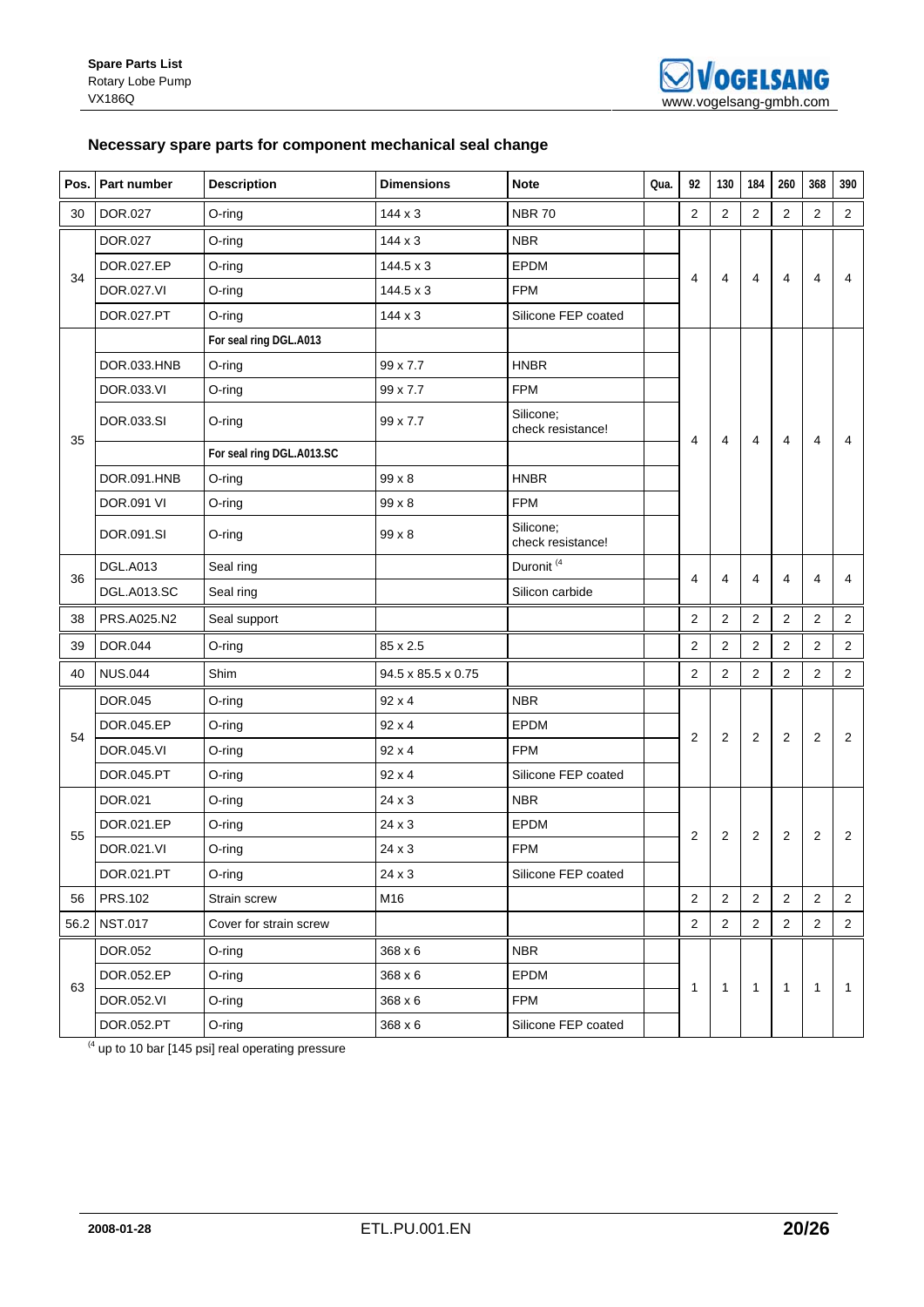## **Necessary spare parts for wear repair with Cartridge mechanical seal**

|      | Pos. Part number  | <b>Description</b>                                | <b>Dimensions</b> | <b>Note</b>                     | Qua. | 92                      | 130            | 184            | 260               | 368            | 390            |
|------|-------------------|---------------------------------------------------|-------------------|---------------------------------|------|-------------------------|----------------|----------------|-------------------|----------------|----------------|
|      | <b>NPF.040</b>    | Key                                               | B 22 x 14 x 50    | <b>DIN 6885</b>                 |      | 2                       |                |                |                   |                | 2              |
|      | <b>NPF.042</b>    | Key                                               | B 22 x 14 x 90    | <b>DIN 6885</b>                 |      | ä,                      | $\overline{2}$ |                |                   | $\overline{a}$ |                |
| 21   | <b>NPF.043</b>    | Key                                               | B 22 x 14 x 100   | <b>DIN 6885</b>                 |      |                         |                |                |                   |                | $\,6\,$        |
|      | <b>NPF.044</b>    | Key                                               | B 22 x 14 x 140   | <b>DIN 6885</b>                 |      |                         | $\blacksquare$ | $\overline{2}$ |                   | 2              |                |
|      | <b>NPF.045</b>    | Key                                               | B 22 x 14 x 220   | <b>DIN 6885</b>                 |      |                         |                |                | $\overline{2}$    | $\overline{2}$ | $\omega$       |
|      | <b>PFL.A017</b>   | Wear plate                                        |                   |                                 |      |                         |                |                |                   |                |                |
| 41   | <b>PFL.A017.G</b> | Wear plate                                        |                   | Hard-chromium-plated            |      | 1                       | $\mathbf{1}$   | 1              | $\mathbf{1}$      | $\mathbf{1}$   | 1              |
|      | PFL.A017.G1       | Wear plate                                        |                   | Tungsten carbide<br>coated      |      |                         |                |                |                   |                |                |
| 46   | DAD.028           | Gasket                                            |                   | Asbestos-free fibre<br>material |      | $\overline{4}$          | 4              | 4              | $\overline{4}$    | 6              | 6              |
| 51   |                   | Rotary lobe                                       |                   | see page 10 and<br>following    |      |                         |                |                |                   |                |                |
|      | DOR.085           | O-ring (5 (valid from 01.2007) 104 x 3            |                   | <b>NBR</b>                      |      |                         |                |                |                   |                |                |
|      | DOR.085.EP        | O-ring <sup>(5</sup> (valid from 01.2007) 104 x 3 |                   | <b>EPDM</b>                     |      |                         |                |                |                   |                |                |
|      | DOR.085.VI        | O-ring $(5)$ (valid from 01.2007)                 | $104 \times 3$    | <b>FPM</b>                      |      | $\overline{2}$          | 2              | $\overline{2}$ | $\overline{2}$    | $\overline{2}$ | 2              |
|      | 51.2 DOR.085.PT   | O-ring $(5)$ (valid from 01.2007)                 | $104 \times 3$    | Silicone FEP coated             |      |                         |                |                |                   |                |                |
|      | <b>DOR.053</b>    | O-ring <sup>(5</sup> (discontinues)               | $110 \times 3$    | <b>NBR</b>                      |      |                         |                |                |                   |                |                |
|      | DOR.053.EP        | O-ring (5 (discontinues)                          | $110 \times 3$    | <b>EPDM</b>                     |      |                         |                |                | Quantity of lobes |                |                |
|      | DOR.053.VI        | O-ring <sup>(5</sup> (discontinues)               | $110 \times 3$    | <b>FPM</b>                      |      |                         |                |                |                   |                |                |
|      | DOR.053.PT        | O-ring <sup>(5</sup> (discontinues)               | $110 \times 3$    | Silicone FEP coated             |      |                         |                |                |                   |                |                |
|      | DOR.163           | O-ring $(5)$                                      | $103 \times 5$    | <b>NBR</b>                      |      |                         |                |                |                   |                |                |
| 51.3 | DOR.163.EP        | O-ring $(5)$                                      | $103 \times 5$    | EPDM                            |      |                         |                | 0              | $\overline{c}$    | 2              | 4              |
|      | DOR.163.VI        | O-ring <sup>(5</sup>                              | $103 \times 5$    | <b>FPM</b>                      |      |                         |                | $2^{(9)}$      |                   | $6^{9}$        |                |
|      | DOR.163.PT        | O-ring <sup>(5</sup>                              | $103 \times 5$    | Silicone FEP coated             |      |                         |                |                |                   |                |                |
|      | DOR.045           | O-ring                                            | 92 x 4            | <b>NBR</b>                      |      |                         |                |                |                   |                |                |
| 54   | DOR.045.EP        | O-ring                                            | $92 \times 4$     | <b>EPDM</b>                     |      | $\overline{\mathbf{c}}$ | 2              | 2              | 2                 | $\overline{c}$ | 2              |
|      | DOR.045.VI        | O-ring                                            | 92 x 4            | FPM                             |      |                         |                |                |                   |                |                |
|      | DOR.045.PT        | $O$ -ring                                         | 92 x 4            | Silicone FEP coated             |      |                         |                |                |                   |                |                |
|      | DOR.021           | O-ring                                            | 24 x 3            | <b>NBR</b>                      |      |                         |                |                |                   |                |                |
| 55   | DOR.021.EP        | O-ring                                            | 24 x 3            | <b>EPDM</b>                     |      | 2                       | $\overline{c}$ | $\overline{2}$ | $\overline{2}$    | $\mathbf{2}$   | $\overline{2}$ |
|      | DOR.021.VI        | O-ring                                            | 24 x 3            | <b>FPM</b>                      |      |                         |                |                |                   |                |                |
|      | DOR.021.PT        | O-ring                                            | 24 x 3            | Silicone FEP coated             |      |                         |                |                |                   |                |                |
| 56   | <b>PRS.102</b>    | Strain screw                                      | M16               |                                 |      | $\overline{2}$          | $\overline{2}$ | $\overline{2}$ | $\overline{2}$    | $\mathbf{2}$   | $\overline{2}$ |
|      | 56.2 NST.017      | Cover for strain screw                            |                   |                                 |      | $\overline{c}$          | $\overline{2}$ | $\overline{2}$ | $\overline{2}$    | $\overline{2}$ | $\overline{2}$ |

<sup>(5</sup> for pure material lobes

<sup>(9</sup> quantity for rotary lobe two wings

Continuation see next page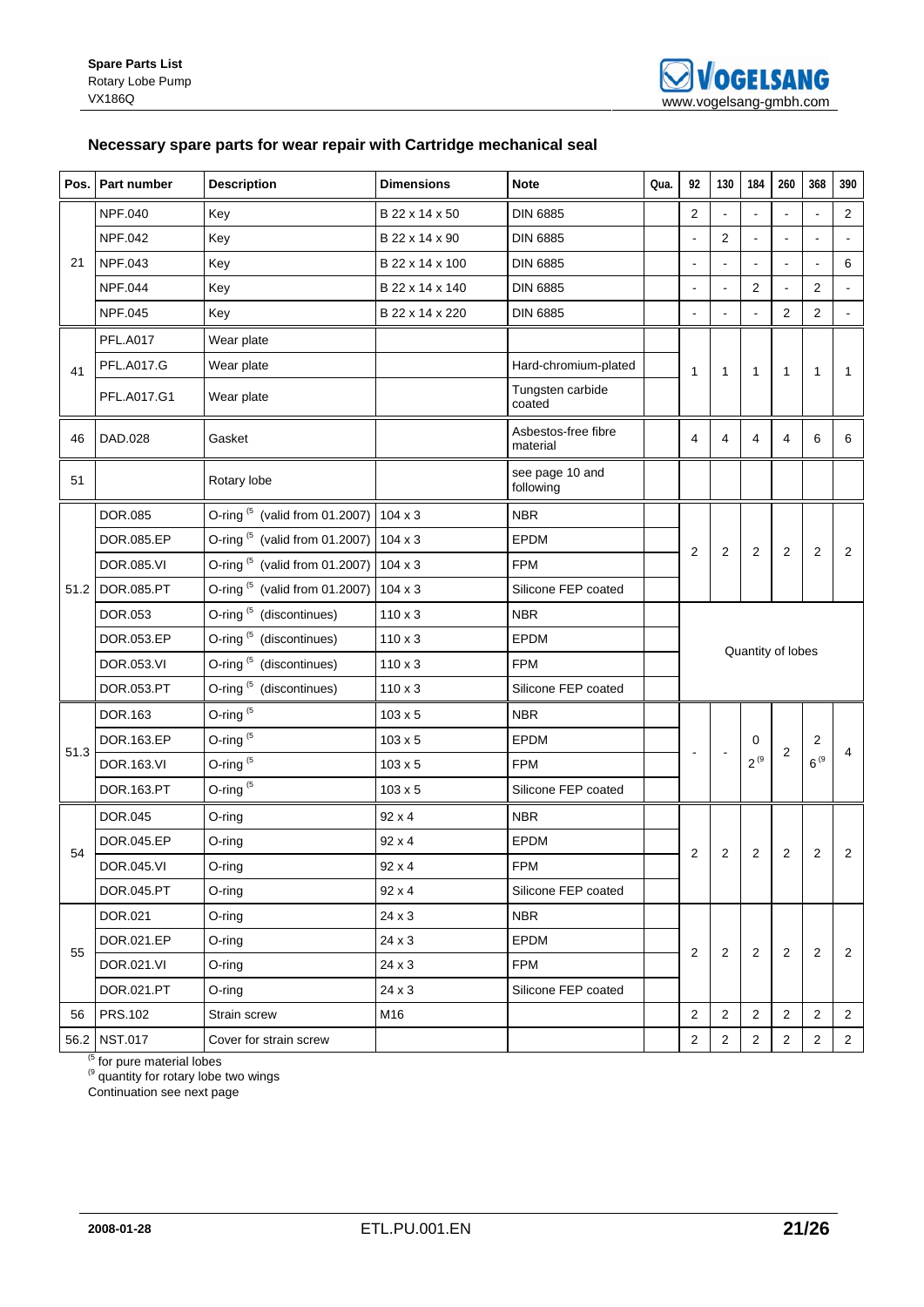

| Pos. | Part number       | <b>Description</b>                             | <b>Dimensions</b>    | <b>Note</b>                                   | Qua. | 92             | 130                  | 184          | 260            | 368                      | 390            |
|------|-------------------|------------------------------------------------|----------------------|-----------------------------------------------|------|----------------|----------------------|--------------|----------------|--------------------------|----------------|
|      | DOR.052           | O-ring                                         | $368 \times 6$       | <b>NBR</b>                                    |      |                |                      |              |                |                          |                |
|      | DOR.052.EP        | O-ring                                         | $368 \times 6$       | <b>EPDM</b>                                   |      |                |                      |              |                |                          |                |
| 63   | DOR.052.VI        | O-ring                                         | 368 x 6              | <b>FPM</b>                                    |      | 1              | 1                    | $\mathbf{1}$ | $\mathbf{1}$   | 1                        | 1              |
|      | DOR.052.PT        | O-ring                                         | 368 x 6              | Silicone FEP coated                           |      |                |                      |              |                |                          |                |
| 64   | <b>NSK.025.EE</b> | Hex head screw                                 | M <sub>10</sub> x 16 | Stainless steel                               |      | 4              | 4                    | 4            | 4              | 4                        | 4              |
| 65   | <b>PFL.A002</b>   | Wear plate                                     |                      |                                               |      |                |                      |              | $\mathbf{1}$   | 1                        |                |
|      | <b>PFL.A002.G</b> | Wear plate                                     |                      | Hard-chromium-plated                          |      | 1              | $\mathbf 1$          | 1            |                |                          | 1              |
|      | PFL.A002.G1       | Wear plate                                     |                      | Tungsten carbide<br>coated                    |      |                |                      |              |                |                          |                |
|      | <b>PBT.A002</b>   | Cartridge                                      |                      | Steel, nitrided<br>SiSiC / NBR                |      |                |                      |              |                |                          |                |
|      | <b>PBT.A003</b>   | Cartridge                                      |                      | Steel, nitrided<br>SiSiC / FPM                |      |                |                      |              |                |                          |                |
|      | <b>PBT.A004</b>   | Cartridge                                      |                      | Steel, nitrided<br>Duronit <sup>(4</sup> /NBR |      |                |                      |              |                |                          |                |
|      | <b>PBT.A005</b>   | Cartridge                                      |                      | Steel, nitrided<br>Duronit <sup>(4</sup> /FPM |      |                |                      |              |                |                          |                |
|      | <b>PBT.A008</b>   | Cartridge                                      |                      | Steel, nitrided<br>SiSiC / EPDM               |      |                |                      |              |                |                          |                |
| 79   | <b>PBT.A012</b>   | Cartridge block ring<br>Single-mechanical seal |                      | Steel, nitrided<br>SiSiC / NBR                |      | 2              | $\overline{2}$       | 2            | $\overline{2}$ | $\overline{2}$           | $\overline{2}$ |
|      | <b>PBT.A013</b>   | Cartridge block ring<br>Single-mechanical seal |                      | Steel, nitrided<br>SiSiC / FPM                |      |                |                      |              |                |                          |                |
|      | <b>PBT.A014</b>   | Cartridge block ring<br>Single-mechanical seal |                      | Steel, nitrided<br>carbon / NBR               |      |                |                      |              |                |                          |                |
|      | <b>PBT.A015</b>   | Cartridge block ring<br>Single-mechanical seal |                      | Steel, nitrided<br>carbon/FPM                 |      |                |                      |              |                |                          |                |
|      | <b>PBT.A016</b>   | Cartridge block ring<br>Single-mechanical seal |                      | Steel, nitrided<br>carbon / EPDM              |      |                |                      |              |                |                          |                |
|      | <b>PBT.A021</b>   | Cartridge block ring<br>Single-mechanical seal |                      | Steel, nitrided<br>Duronit <sup>(4</sup> /NBR |      |                |                      |              |                |                          |                |
|      | <b>PBT.A036</b>   | Cartridge block ring<br>Single-mechanical seal |                      | Steel, nitrided<br>Duronit <sup>(4</sup> /FPM |      |                |                      |              |                |                          |                |
|      | DFD.070           | Flange gasket                                  | 92                   | Up to 5 bar                                   |      | $\overline{2}$ |                      |              |                | $\blacksquare$           |                |
|      | DFD.071           | Flange gasket                                  | 130                  | Up to 5 bar                                   |      |                | $\overline{c}$       |              |                |                          |                |
|      | DFD.072           | Flange gasket                                  | 184                  | Up to 5 bar                                   |      |                |                      | 2            |                |                          |                |
|      | DFD.073           | Flange gasket                                  | 260                  | Up to 5 bar                                   |      | ÷,             | $\ddot{\phantom{a}}$ |              | 2              | $\blacksquare$           | $\blacksquare$ |
|      | DFD.074           | Flange gasket                                  | 368                  | Up to 5 bar                                   |      |                |                      |              |                | $\overline{c}$           |                |
|      | DFD.104           | Flange gasket                                  | 390                  | Up to 5 bar                                   |      |                |                      |              |                | $\overline{\phantom{a}}$ | $\overline{2}$ |
|      | DFD.070.P         | Flange gasket                                  | 92                   | From 6 bar up                                 |      | 2              |                      |              |                | $\blacksquare$           |                |
|      | DFD.071.P         | Flange gasket                                  | 130                  | From 6 bar up                                 |      |                | $\overline{2}$       |              |                | $\blacksquare$           |                |
|      | DFD.072.P         | Flange gasket                                  | 184                  | From 6 bar up                                 |      |                |                      | 2            |                |                          |                |
|      | DFD.073.P         | Flange gasket                                  | 260                  | From 6 bar up                                 |      |                |                      |              | 2              | $\blacksquare$           | $\blacksquare$ |
|      | DFD.074.P         | Flange gasket                                  | 368                  | From 6 bar up                                 |      |                |                      |              |                | 2                        | $\sim$         |
|      | DFD.104.P         | Flange gasket                                  | 390                  | From 6 bar up                                 |      |                |                      |              |                | $\overline{\phantom{a}}$ | $\overline{2}$ |

 $(4 \text{ up to 10 bar } [145 \text{ psi}]$  real operating pressure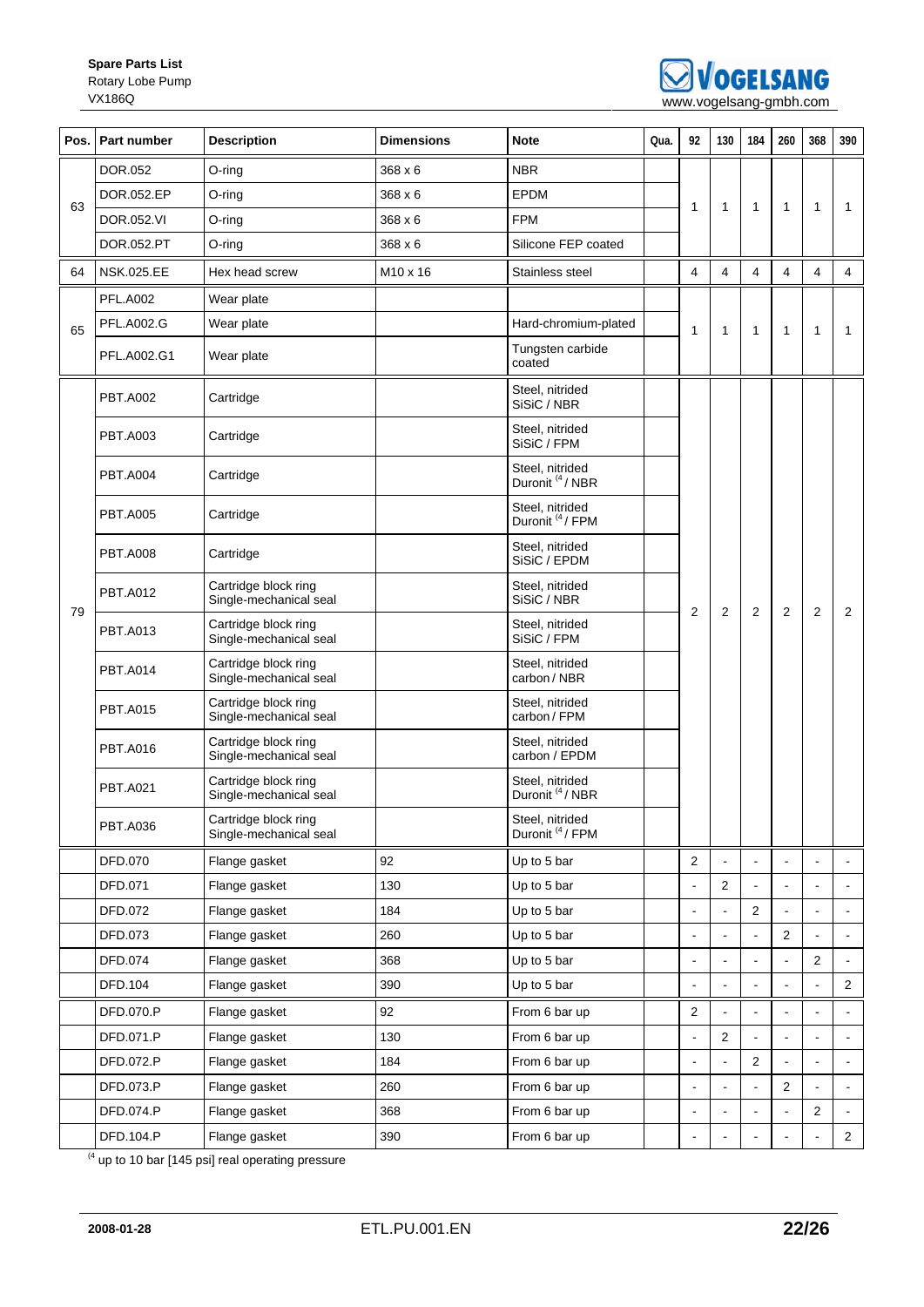## **Necessary spare parts for wear repair with component mechanical seal**

|    | Pos. Part number   | <b>Description</b>        | <b>Dimensions</b>  | <b>Note</b>                     | Qua. | 92             | 130            | 184            | 260            | 368            | 390            |
|----|--------------------|---------------------------|--------------------|---------------------------------|------|----------------|----------------|----------------|----------------|----------------|----------------|
|    | <b>NPF.040</b>     | Key                       | B 22 x 14 x 50     | <b>DIN 6885</b>                 |      | $\overline{c}$ |                |                |                |                | $\overline{2}$ |
| 21 | NPF.042            | Key                       | B 22 x 14 x 90     | <b>DIN 6885</b>                 |      |                | 2              |                |                |                |                |
|    | NPF.043            | Key                       | B 22 x 14 x 100    | <b>DIN 6885</b>                 |      | $\blacksquare$ | $\blacksquare$ |                | $\overline{a}$ | $\overline{a}$ | 6              |
|    | <b>NPF.044</b>     | Key                       | B 22 x 14 x 140    | <b>DIN 6885</b>                 |      |                |                | $\overline{2}$ |                | $\overline{2}$ |                |
|    | NPF.045            | Key                       | B 22 x 14 x 220    | <b>DIN 6885</b>                 |      | $\blacksquare$ | ÷,             | $\overline{a}$ | $\overline{2}$ | $\overline{2}$ | $\blacksquare$ |
| 30 | <b>DOR.027</b>     | $O$ -ring                 | $144 \times 3$     | <b>NBR 70</b>                   |      | $\overline{2}$ | 2              | $\overline{2}$ | $\overline{2}$ | 2              | $\overline{2}$ |
|    | DOR.027            | O-ring                    | $144 \times 3$     | <b>NBR</b>                      |      |                |                |                |                |                |                |
| 34 | DOR.027.EP         | O-ring                    | $144.5 \times 3$   | EPDM                            |      | 4              | 4              | 4              | 4              | 4              | 4              |
|    | DOR.027.VI         | O-ring                    | $144.5 \times 3$   | <b>FPM</b>                      |      |                |                |                |                |                |                |
|    | DOR.027.PT         | $O$ -ring                 | $144 \times 3$     | Silicone FEP coated             |      |                |                |                |                |                |                |
|    |                    | For seal ring DGL.A013    |                    |                                 |      |                |                |                |                |                |                |
|    | DOR.033.HNB        | O-ring                    | 99 x 7.7           | <b>HNBR</b>                     |      |                |                |                |                |                |                |
|    | DOR.033.VI         | O-ring                    | 99 x 7.7           | <b>FPM</b>                      |      |                |                |                |                |                |                |
| 35 | DOR.033.SI         | O-ring                    | 99 x 7.7           | Silicone;<br>check resistance!  |      | 4              | 4              | 4              | 4              | 4              | 4              |
|    |                    | For seal ring DGL.A013.SC |                    |                                 |      |                |                |                |                |                |                |
|    | DOR.091.HNB        | O-ring                    | $99 \times 8$      | <b>HNBR</b>                     |      |                |                |                |                |                |                |
|    | <b>DOR.091 VI</b>  | O-ring                    | 99 x 8             | <b>FPM</b>                      |      |                |                |                |                |                |                |
|    | DOR.091.SI         | O-ring                    | $99 \times 8$      | Silicone:<br>check resistance!  |      |                |                |                |                |                |                |
| 36 | <b>DGL.A013</b>    | Seal ring                 |                    | Duronit <sup>(4</sup>           |      | 4              | 4              | 4              | 4              | 4              | 4              |
|    | <b>DGL.A013.SC</b> | Seal ring                 |                    | Silicon carbide                 |      |                |                |                |                |                |                |
| 38 | PRS.A025.N2        | Seal support              |                    |                                 |      | $\overline{2}$ | $\overline{2}$ | $\overline{2}$ | 2              | 2              | $\overline{2}$ |
| 39 | <b>DOR.044</b>     | O-ring                    | 85 x 2.5           |                                 |      | $\overline{2}$ | 2              | $\overline{2}$ | 2              | 2              | $\overline{2}$ |
| 40 | <b>NUS.044</b>     | Shim                      | 94.5 x 85.5 x 0.75 |                                 |      | $\overline{2}$ | $\overline{2}$ | $\overline{2}$ | $\mathbf{2}$   | 2              | $\overline{2}$ |
|    | <b>PFL.A017</b>    | Wear plate                |                    |                                 |      |                |                |                |                |                |                |
| 41 | <b>PFL.A017.G</b>  | Wear plate                |                    | Hard-chromium-plated            |      | $\mathbf{1}$   | $\mathbf{1}$   | 1              | $\mathbf{1}$   | $\mathbf{1}$   | $\mathbf{1}$   |
|    | PFL.A017.G1        | Wear plate                |                    | Tungsten carbide<br>coated      |      |                |                |                |                |                |                |
| 46 | DAD.028            | Gasket                    |                    | Asbestos-free fibre<br>material |      | 4              | 4              | 4              | $\overline{4}$ | 6              | 6              |
| 51 |                    | Rotary lobe               |                    | see page 10 and<br>following    |      |                |                |                |                |                |                |

 $<sup>(4)</sup>$  up to 10 bar [145 psi] real operating pressure</sup> Continuation see next page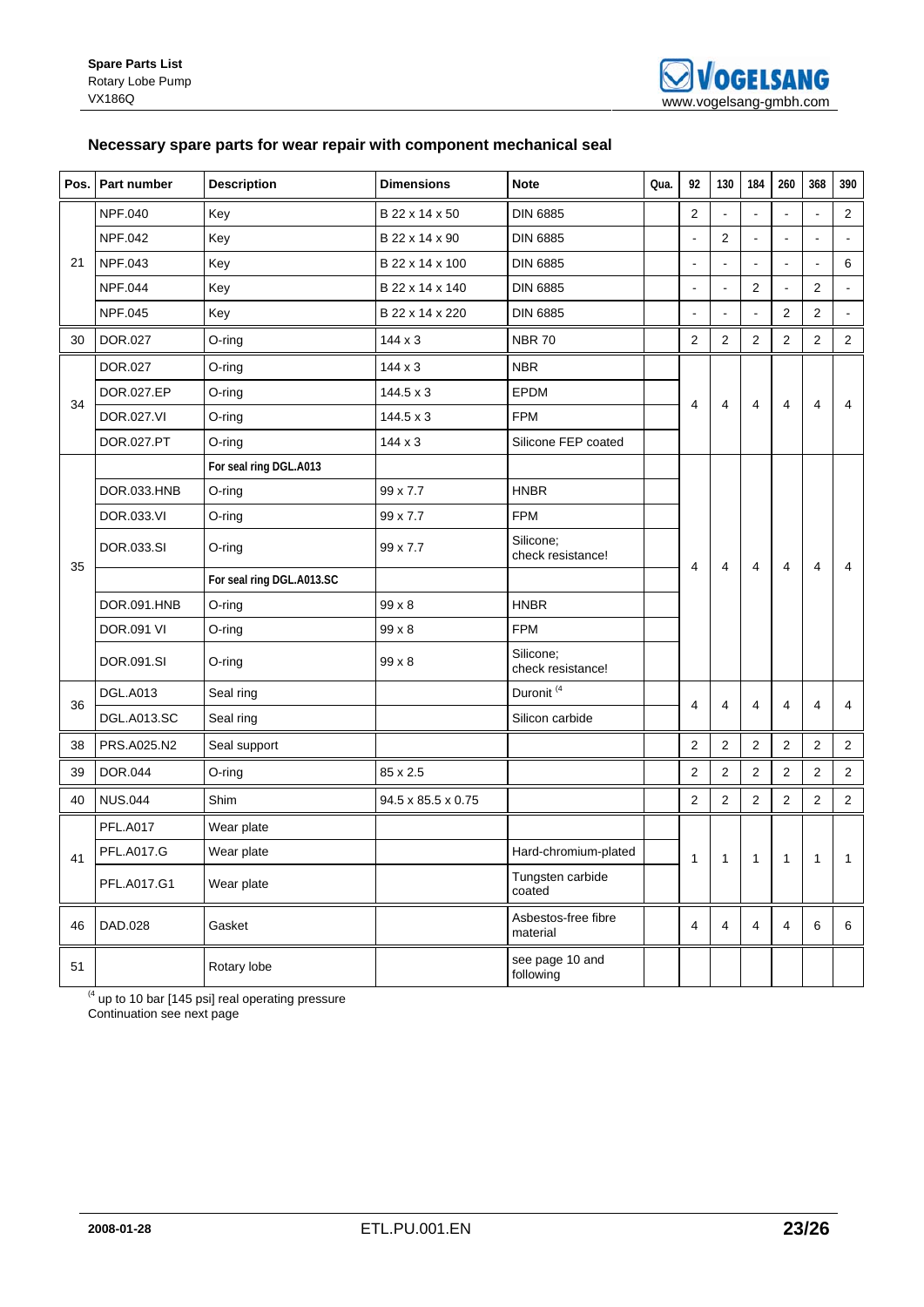

|      | Pos.   Part number | <b>Description</b>                                          | <b>Dimensions</b> | <b>Note</b>                | Qua. | 92             | 130            | 184            | 260            | 368               | 390            |
|------|--------------------|-------------------------------------------------------------|-------------------|----------------------------|------|----------------|----------------|----------------|----------------|-------------------|----------------|
|      | DOR.085            | O-ring $(5 \text{ (valid from 01.2007)} \mid 104 \times 3)$ |                   | <b>NBR</b>                 |      |                |                | 2              | 2              | $\overline{2}$    | 2              |
|      | DOR.085.EP         | O-ring $(5)$ (valid from 01.2007)                           | $104 \times 3$    | <b>EPDM</b>                |      |                |                |                |                |                   |                |
|      | DOR.085.VI         | O-ring $(5)$ (valid from 01.2007)                           | $104 \times 3$    | <b>FPM</b>                 |      | $\overline{2}$ | $\overline{2}$ |                |                |                   |                |
|      | 51.2 DOR.085.PT    | O-ring $(5)$ (valid from 01.2007)                           | $104 \times 3$    | Silicone FEP coated        |      |                |                |                |                |                   |                |
|      | DOR.053            | O-ring <sup>(5</sup> (discontinues)                         | $110 \times 3$    | <b>NBR</b>                 |      |                |                |                |                |                   |                |
|      | DOR.053.EP         | O-ring <sup>(5</sup> (discontinues)                         | $110 \times 3$    | <b>EPDM</b>                |      |                |                |                |                | Quantity of lobes |                |
|      | DOR.053.VI         | O-ring <sup>(5</sup> (discontinues)                         | $110 \times 3$    | <b>FPM</b>                 |      |                |                |                |                |                   |                |
|      | DOR.053.PT         | O-ring <sup>(5</sup> (discontinues)                         | $110 \times 3$    | Silicone FEP coated        |      |                |                |                |                |                   |                |
|      | DOR.163            | O-ring <sup>(5</sup>                                        | 103 x 5           | <b>NBR</b>                 |      |                |                |                |                | 2                 |                |
|      | DOR.163.EP         | O-ring <sup>(5</sup>                                        | $103 \times 5$    | <b>EPDM</b>                |      |                |                | 0              |                |                   | $\overline{4}$ |
| 51.3 | DOR.163.VI         | O-ring <sup>(5</sup>                                        | $103 \times 5$    | <b>FPM</b>                 |      |                |                | $2^{(9)}$      | $\overline{c}$ | $6^{9}$           |                |
|      | DOR.163.PT         | O-ring <sup>(5</sup>                                        | $103 \times 5$    | Silicone FEP coated        |      |                |                |                |                |                   |                |
|      | <b>DOR.045</b>     | $O$ -ring                                                   | 92 x 4            | <b>NBR</b>                 |      |                |                |                |                | 2                 |                |
| 54   | DOR.045.EP         | O-ring                                                      | 92 x 4            | <b>EPDM</b>                |      | 2              |                |                |                |                   |                |
|      | DOR.045.VI         | O-ring                                                      | $92 \times 4$     | <b>FPM</b>                 |      |                | $\overline{2}$ | 2              | 2              |                   | 2              |
|      | DOR.045.PT         | $O$ -ring                                                   | $92 \times 4$     | Silicone FEP coated        |      |                |                |                |                |                   |                |
|      | DOR.021            | O-ring                                                      | 24 x 3            | <b>NBR</b>                 |      |                |                |                |                |                   |                |
| 55   | DOR.021.EP         | $O$ -ring                                                   | 24 x 3            | <b>EPDM</b>                |      | $\overline{2}$ | $\mathbf{2}$   | 2              | 2              | $\overline{2}$    | 2              |
|      | DOR.021.VI         | $O$ -ring                                                   | 24 x 3            | <b>FPM</b>                 |      |                |                |                |                |                   |                |
|      | DOR.021.PT         | $O$ -ring                                                   | 24 x 3            | Silicone FEP coated        |      |                |                |                |                |                   |                |
| 56   | <b>PRS.102</b>     | Strain screw                                                | M16               |                            |      | 2              | $\overline{2}$ | $\overline{2}$ | 2              | 2                 | 2              |
|      | 56.2 NST.017       | Cover for strain screw                                      |                   |                            |      | 2              | $\overline{2}$ | $\overline{2}$ | 2              | 2                 | $\overline{2}$ |
|      | DOR.052            | O-ring                                                      | 368 x 6           | <b>NBR</b>                 |      |                |                |                |                |                   |                |
|      | DOR.052.EP         | O-ring                                                      | 368 x 6           | <b>EPDM</b>                |      |                |                |                | $\mathbf{1}$   |                   |                |
| 63   | DOR.052.VI         | O-ring                                                      | 368 x 6           | <b>FPM</b>                 |      | $\mathbf{1}$   | $\mathbf{1}$   | $\mathbf{1}$   |                | $\mathbf{1}$      | 1              |
|      | DOR.052.PT         | O-ring                                                      | 368 x 6           | Silicone FEP coated        |      |                |                |                |                |                   |                |
| 64   | <b>NSK.025.EE</b>  | Hex head screw                                              | M10 x 16          | Stainless steel            |      | $\overline{4}$ | $\overline{4}$ | $\overline{4}$ | $\overline{4}$ | $\overline{4}$    | $\overline{4}$ |
|      | <b>PFL.A002</b>    | Wear plate                                                  |                   |                            |      |                |                |                | 1              |                   | 1              |
| 65   | <b>PFL.A002.G</b>  | Wear plate                                                  |                   | Hard-chromium-plated       |      | $\mathbf{1}$   | 1              | $\mathbf{1}$   |                | $\mathbf{1}$      |                |
|      | PFL.A002.G1        | Wear plate                                                  |                   | Tungsten carbide<br>coated |      |                |                |                |                |                   |                |

<sup>(5</sup> for pure material lobes

 $<sup>(9)</sup>$  quantity for rotary lobe two wings</sup>

Continuation see next page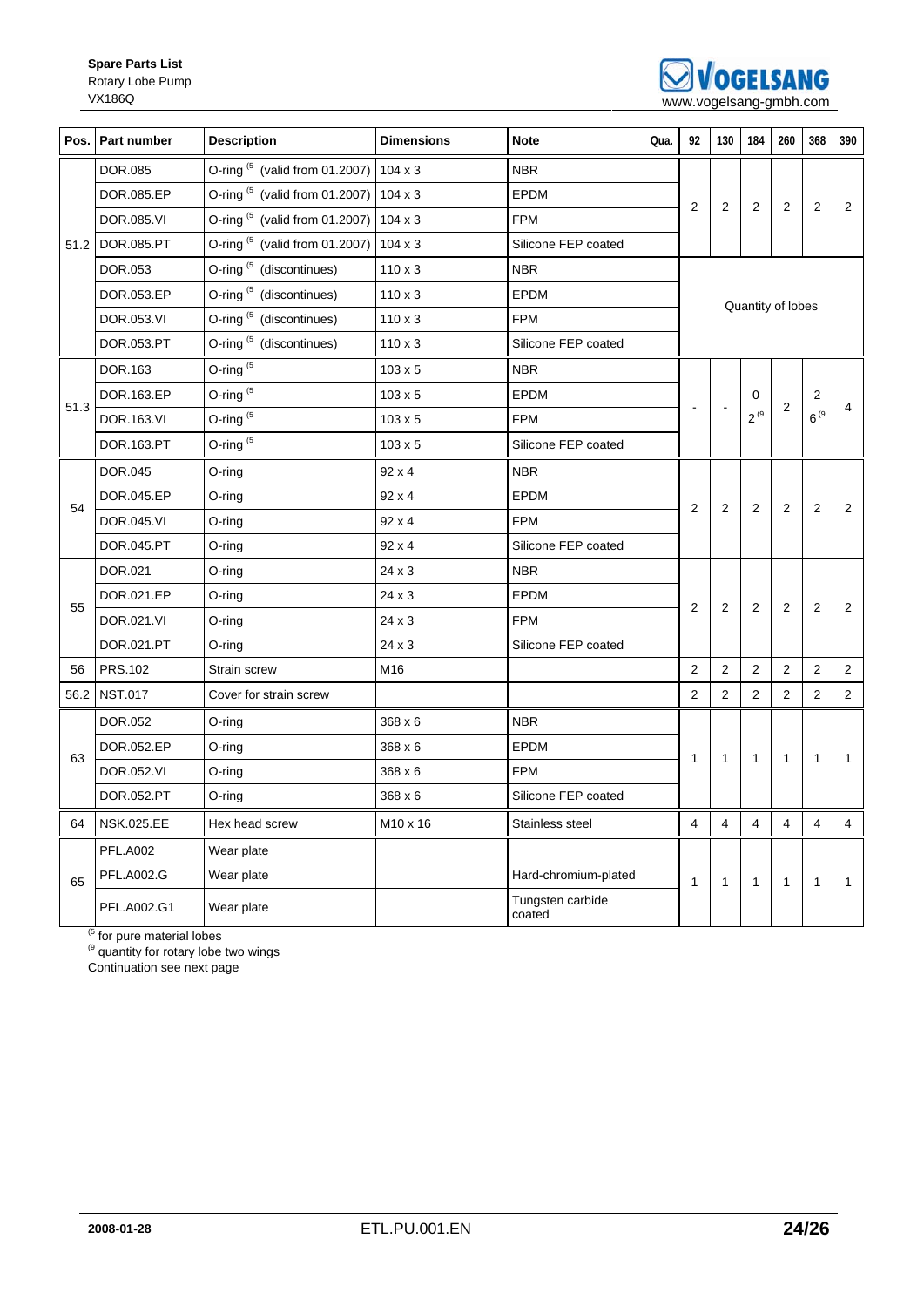

| Pos. Part number | <b>Description</b> | <b>Dimensions</b> | <b>Note</b>   | Qua. | 92                       | 130            | 184            | 260                      | 368            | 390                      |
|------------------|--------------------|-------------------|---------------|------|--------------------------|----------------|----------------|--------------------------|----------------|--------------------------|
| <b>DFD.070</b>   | Flange gasket      | 92                | Up to 5 bar   |      | $\overline{2}$           |                |                |                          |                |                          |
| DFD.071          | Flange gasket      | 130               | Up to 5 bar   |      | $\blacksquare$           | $\overline{2}$ |                | $\overline{\phantom{a}}$ | ٠              |                          |
| <b>DFD.072</b>   | Flange gasket      | 184               | Up to 5 bar   |      | $\overline{\phantom{a}}$ | ٠              | 2              |                          | ٠              |                          |
| <b>DFD.073</b>   | Flange gasket      | 260               | Up to 5 bar   |      | $\overline{\phantom{a}}$ |                |                | 2                        | ٠              |                          |
| DFD.074          | Flange gasket      | 368               | Up to 5 bar   |      | $\overline{\phantom{a}}$ |                |                |                          | $\overline{2}$ | $\blacksquare$           |
| <b>DFD.104</b>   | Flange gasket      | 390               | Up to 5 bar   |      |                          |                |                |                          |                | 2                        |
| <b>DFD.070.P</b> | Flange gasket      | 92                | From 6 bar up |      | $\overline{2}$           |                |                |                          |                |                          |
| <b>DFD.071.P</b> | Flange gasket      | 130               | From 6 bar up |      | $\overline{\phantom{a}}$ | $\overline{2}$ |                |                          |                |                          |
| <b>DFD.072.P</b> | Flange gasket      | 184               | From 6 bar up |      |                          |                | 2              |                          |                |                          |
| DFD.073.P        | Flange gasket      | 260               | From 6 bar up |      | $\overline{\phantom{a}}$ |                | $\blacksquare$ | 2                        |                | $\sim$                   |
| <b>DFD.074.P</b> | Flange gasket      | 368               | From 6 bar up |      |                          |                |                |                          | $\overline{2}$ | $\overline{\phantom{a}}$ |
| <b>DFD.104.P</b> | Flange gasket      | 390               | From 6 bar up |      | $\overline{\phantom{a}}$ |                |                | $\overline{\phantom{a}}$ | $\blacksquare$ | 2                        |